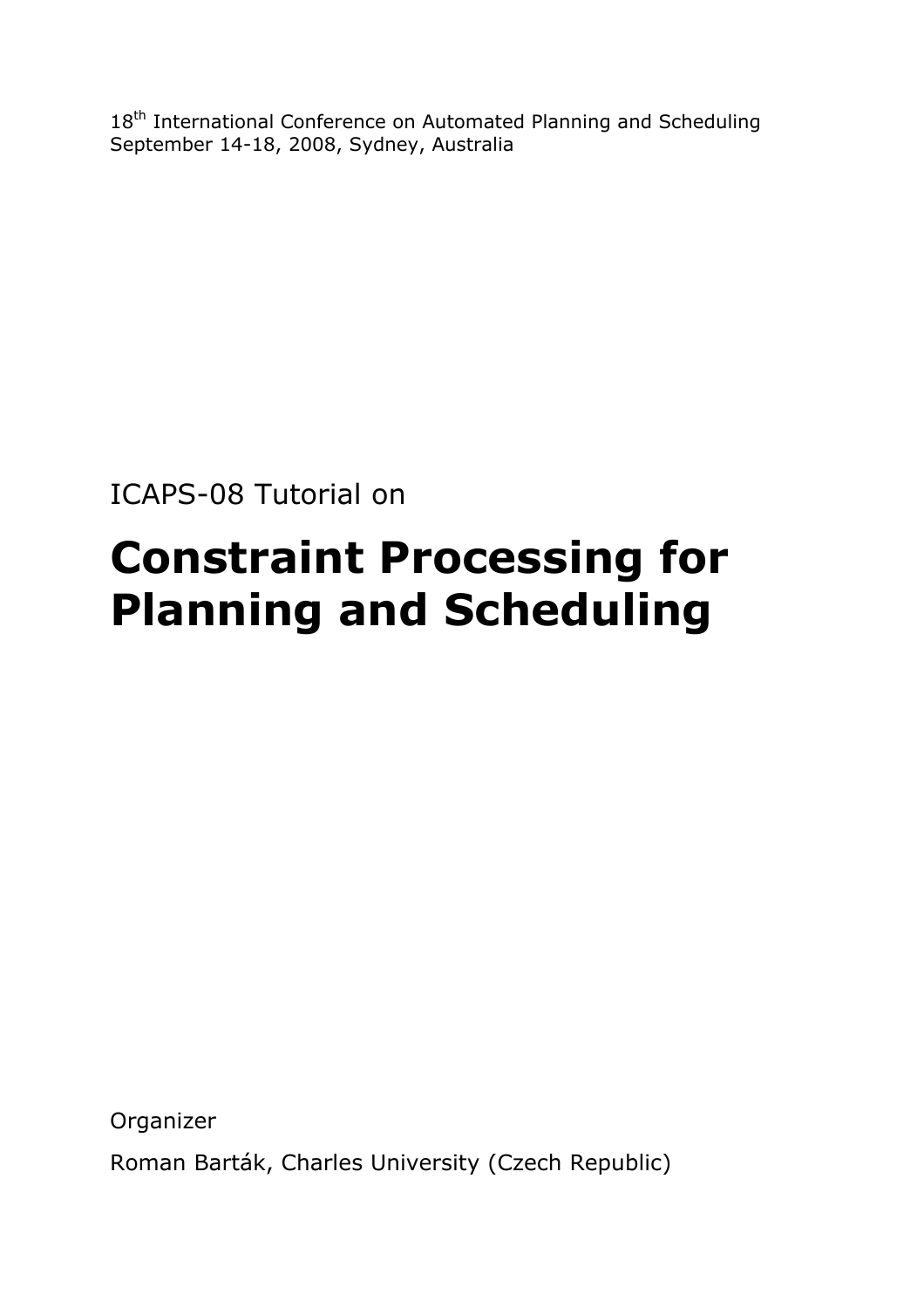# **Preface**

Constraint satisfaction emerged from AI research and nowadays it contributes to many areas like planning, scheduling, and assignment problems, circuit design, network management and configuration, interactive graphics, molecular biology etc. The tutorial explains major constraint satisfaction algorithms with emphasis put on using constraints in planning and scheduling.

The goal of the tutorial is to explain mainstream constraint satisfaction techniques used in current constraint solvers and to show how these techniques are exploited when solving planning and scheduling problems. The tutorial is divided into two main parts. In the first part the constraint satisfaction technology is explained in general – the mainstream search and inference algorithms are presented. The second part is specialised to planning and scheduling problems. The constraint models of these problems will be described together with several inference and search techniques developed for these models.

The tutorial is targeted to a broad planning and scheduling community, in particular to those who are not familiar with details of constraint satisfaction technology and want to exploit this technology in solving planning and scheduling problems. The audience will take away a basic understanding of how constraints work with more details on problem modelling and special constraint solving techniques for P&S problems (global constraints and search strategies). No prior knowledge of Constraint Programming is required.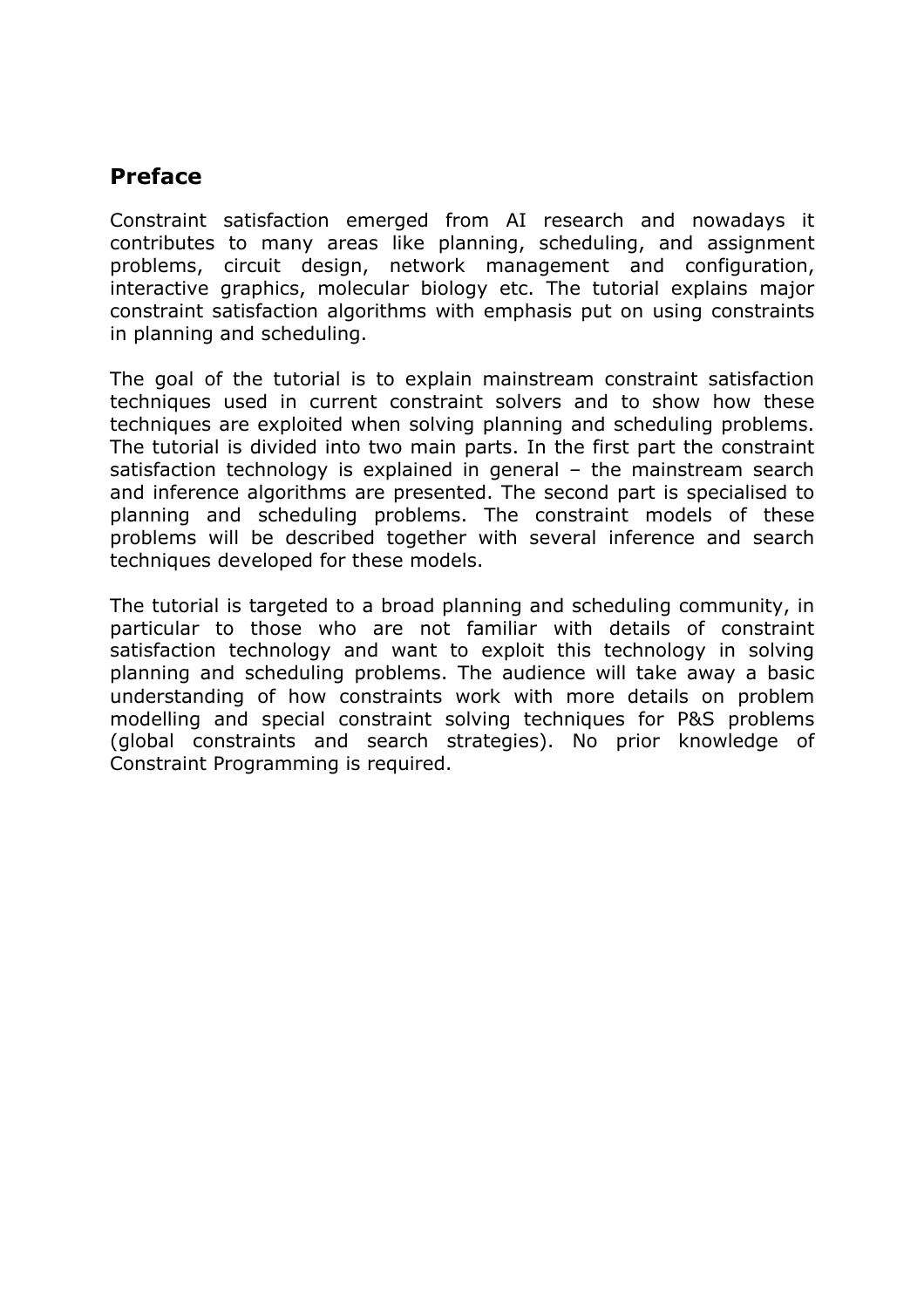



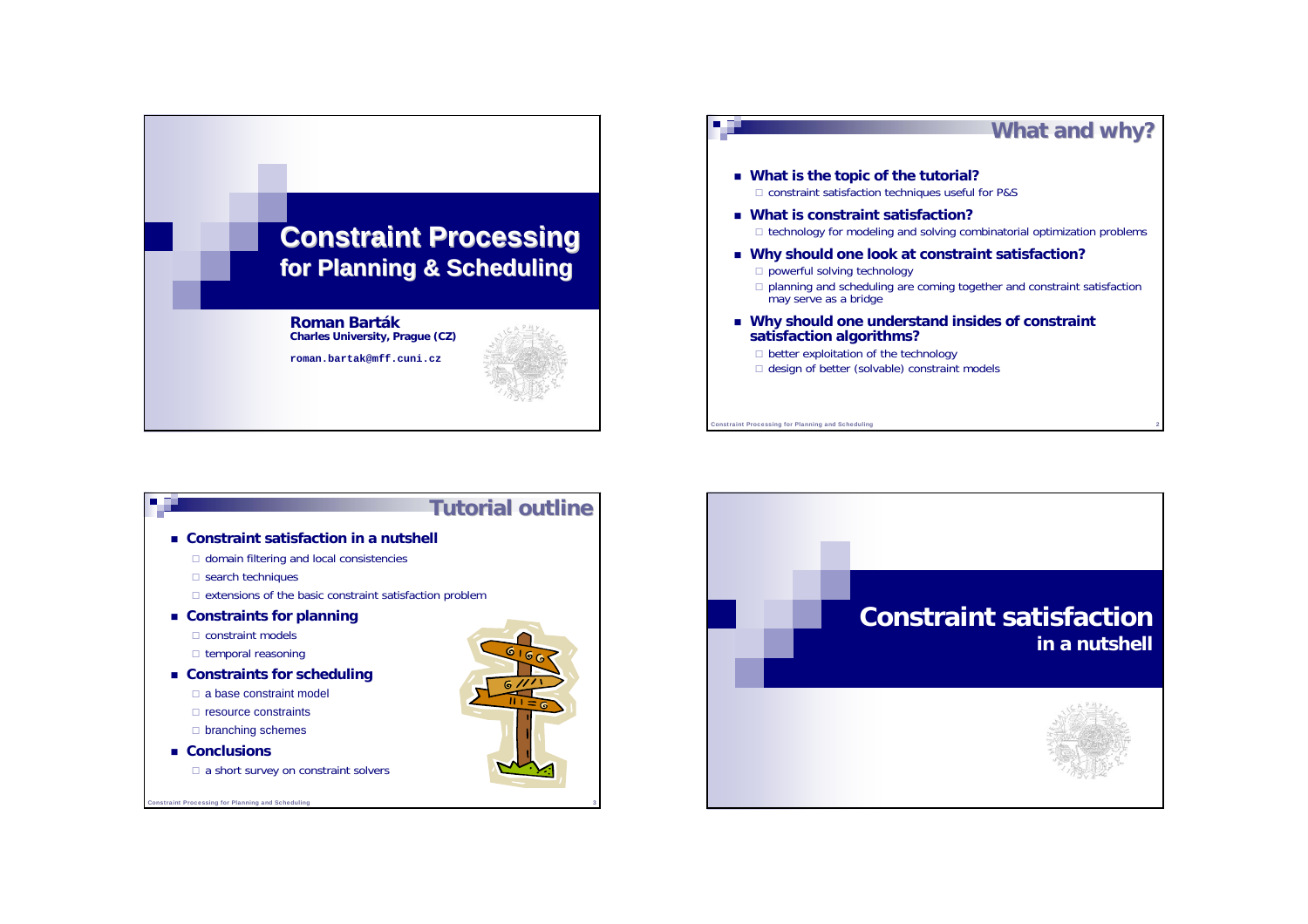





# **Domain filtering**

### **Example:**

**traint Processing for Planning and Scheduling** 

 $\square D_{a} = \{1,2\}, D_{b} = \{1,2,3\}$  $a < b$  $\&$  Value 1 can be safely removed from  $D_{b}$ .

- Constraints are used **actively to remove inconsistencies** from the problem.
	- $\Box$ inconsistency = a value that cannot be in any solution
- This is realized via a procedure FILTER that is attached to each constraint.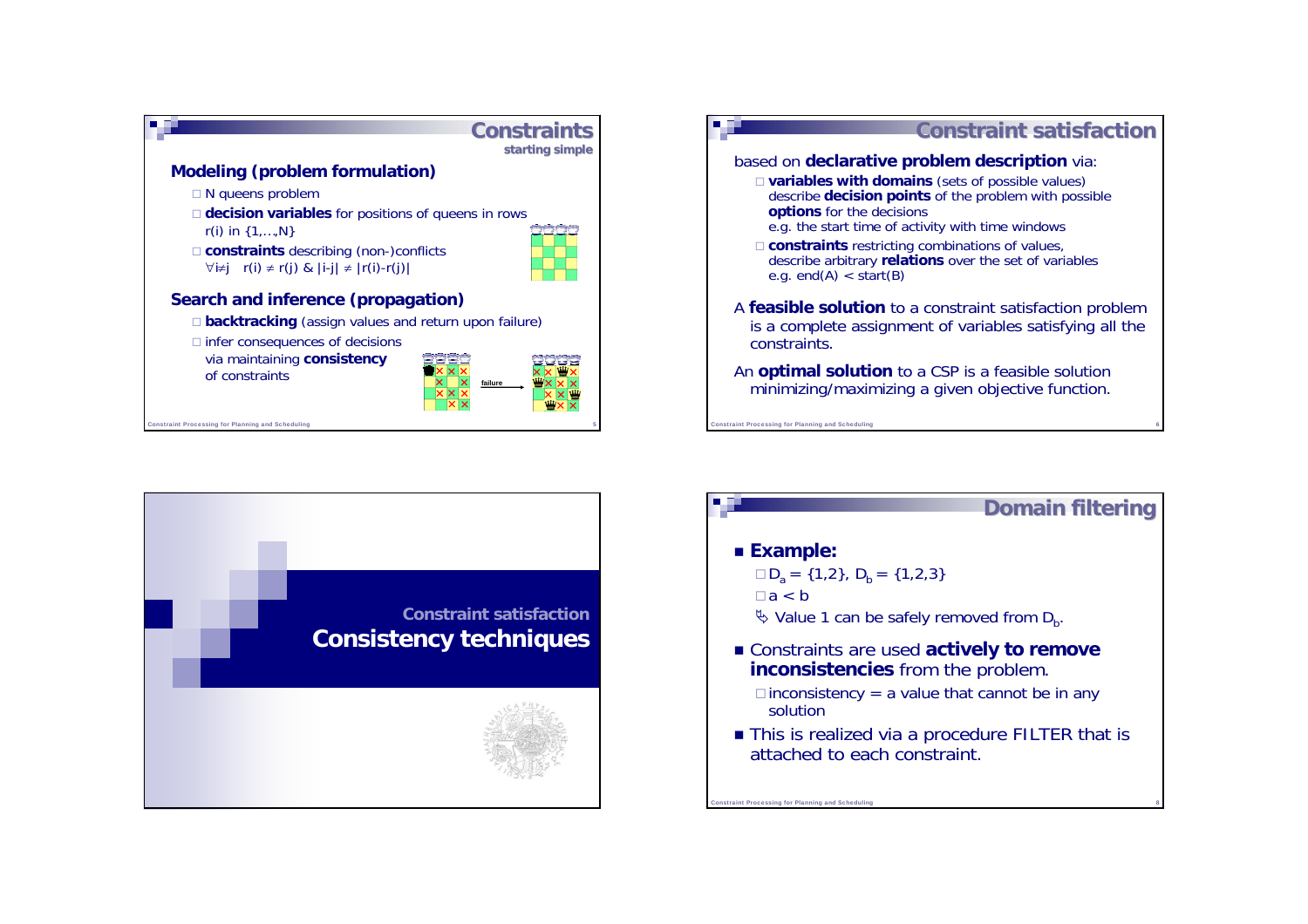





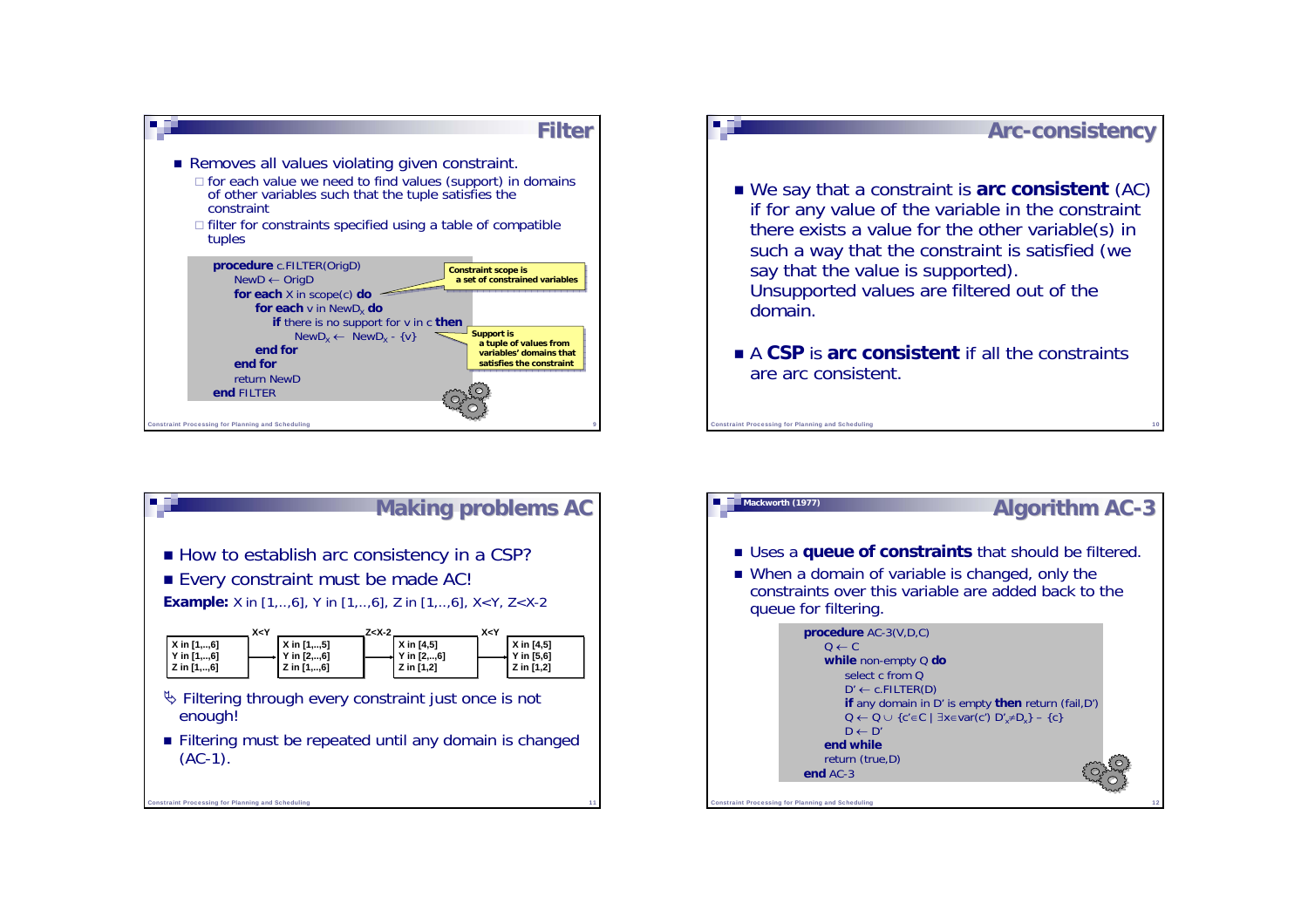





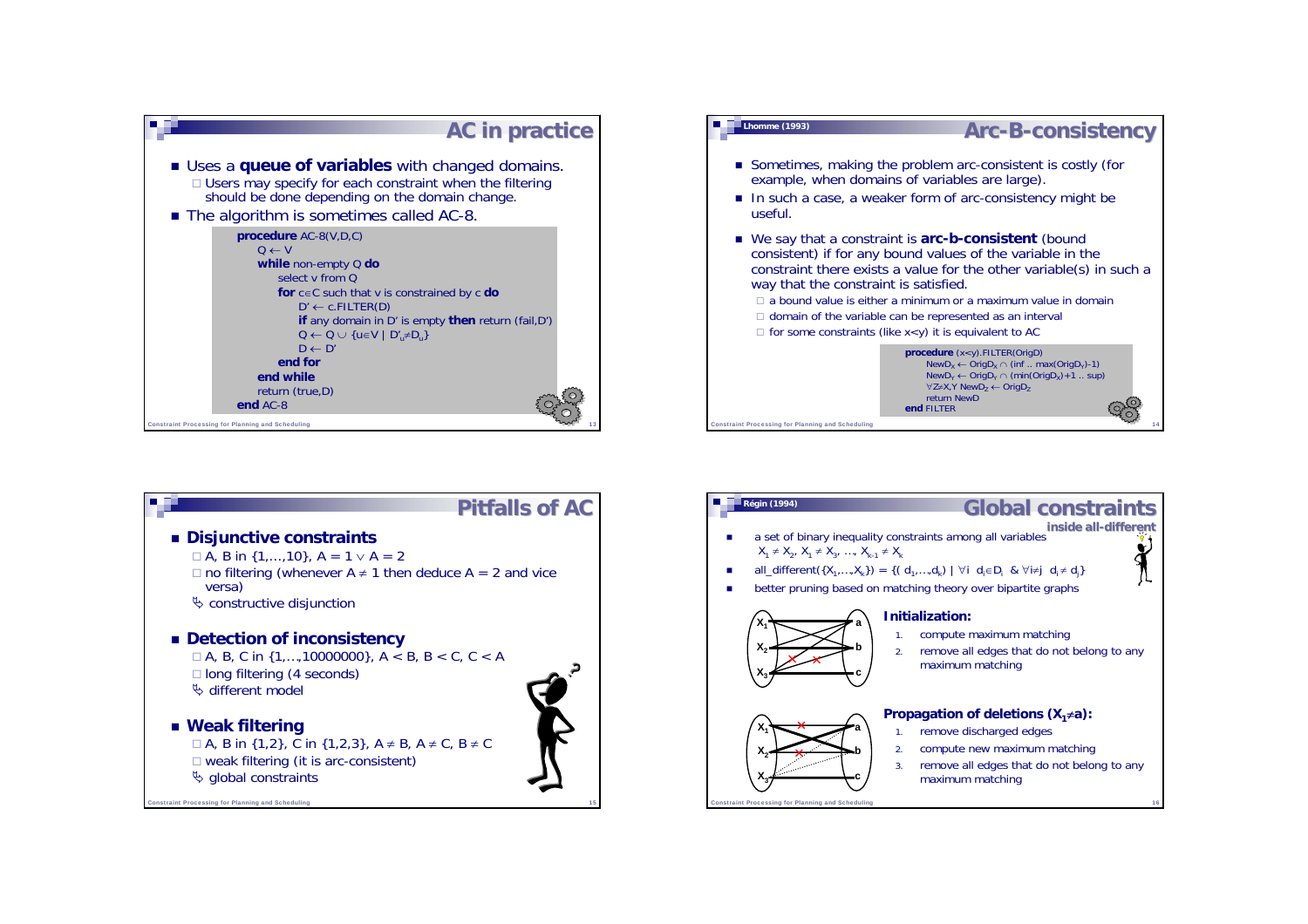



**Mackworth (1977)**



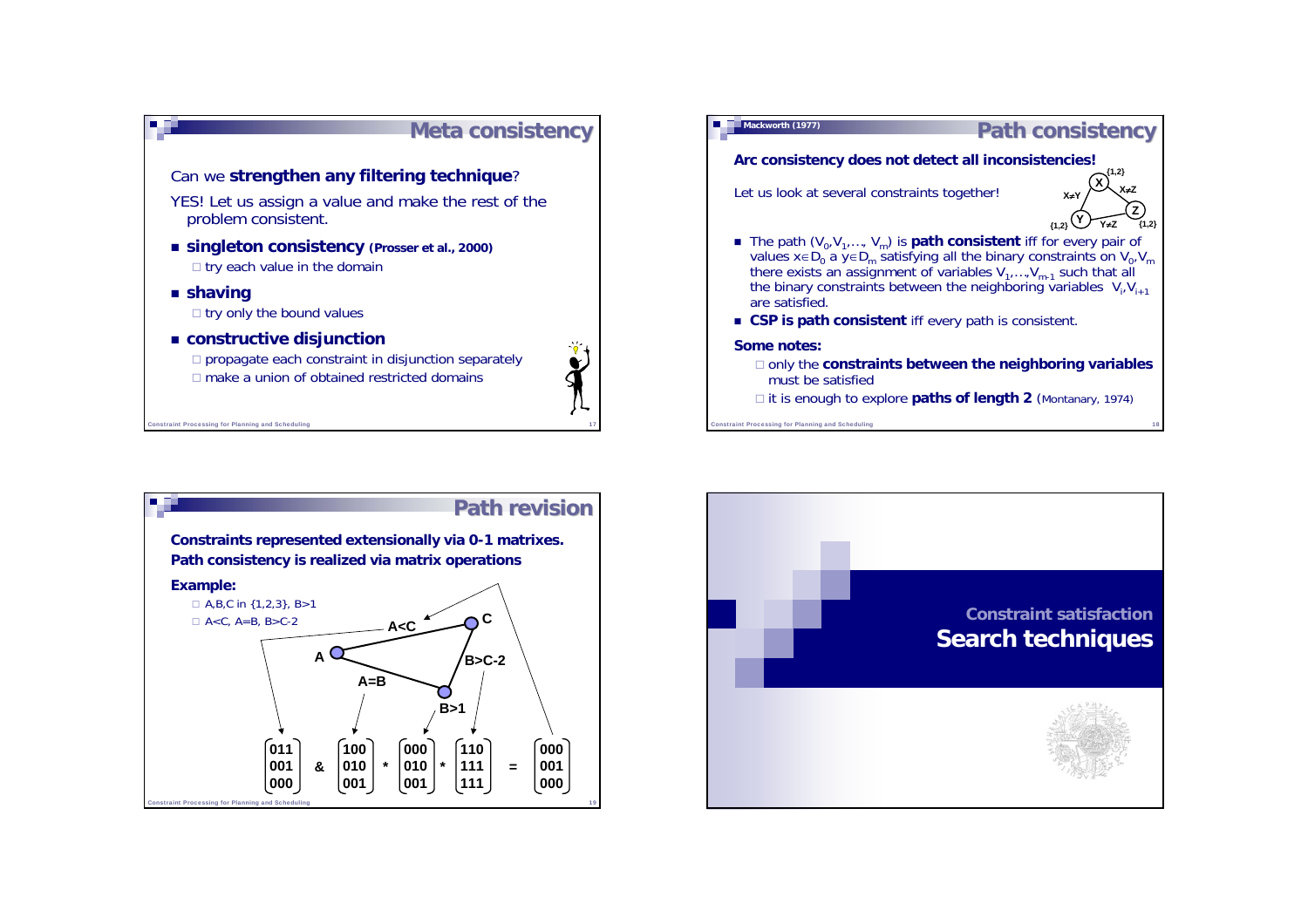





## **Heuristics in search**

- **Observation 1:** The **search space** for real-life problems is so **huge** that it cannot be fully explored.
- **Heuristics** a guide of search

□ **value ordering heuristics** recommend a value for assignment □ quite often lead to a solution

What to do upon a **failure of the heuristic**?

□ BT cares about the end of search (a bottom part of the search tree) so it rather repairs later assignments than the earliest ones thus BT assumes that the heuristic guides it well in the top part

- **Observation 2:** The **heuristics** are **less reliable in the earlier parts** of the search tree (as search proceeds, more information is available).
- **Observation 3:** The number of **heuristic violations** is usually **small**.

**Straint Processing for Planning and Scheduling**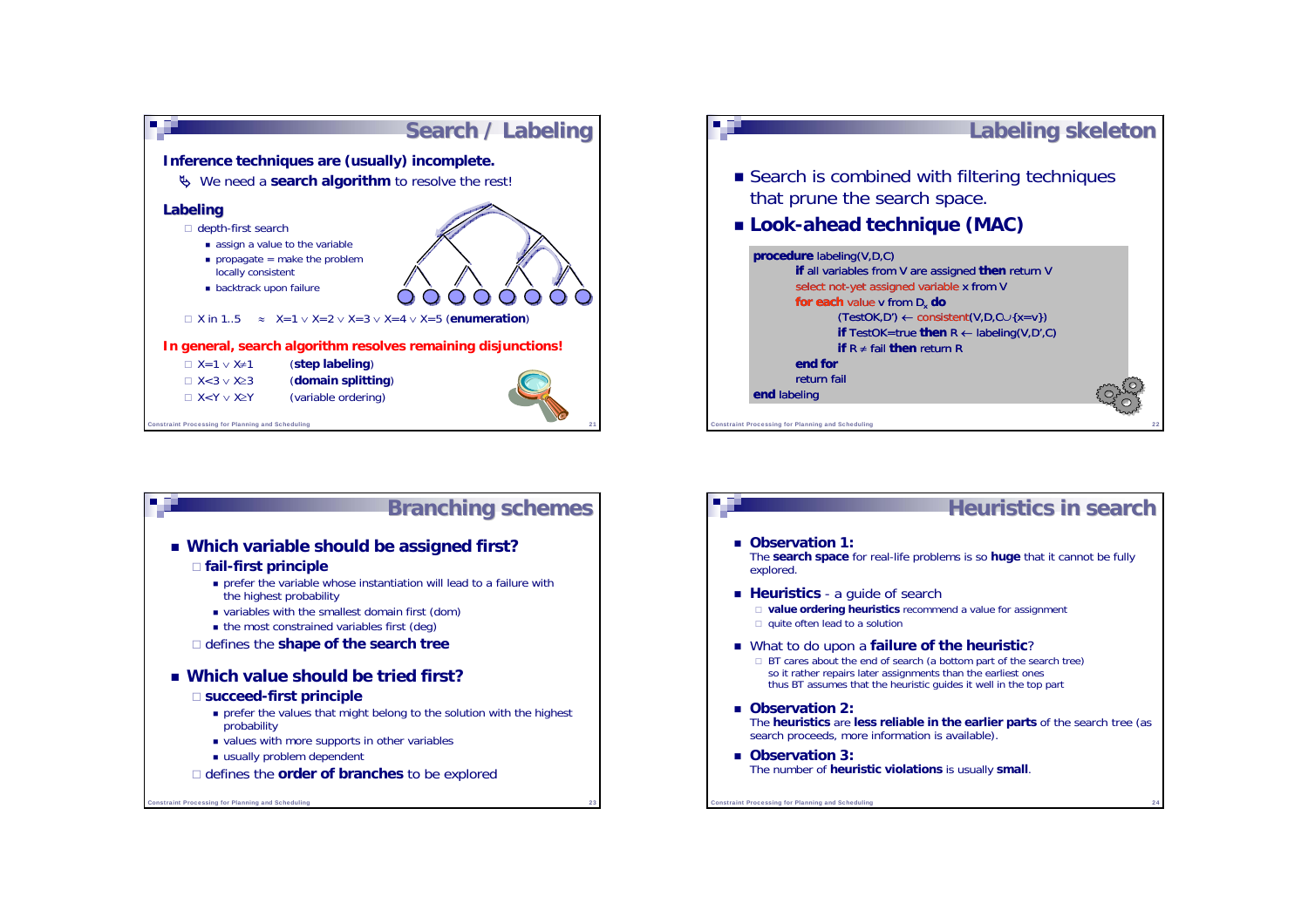





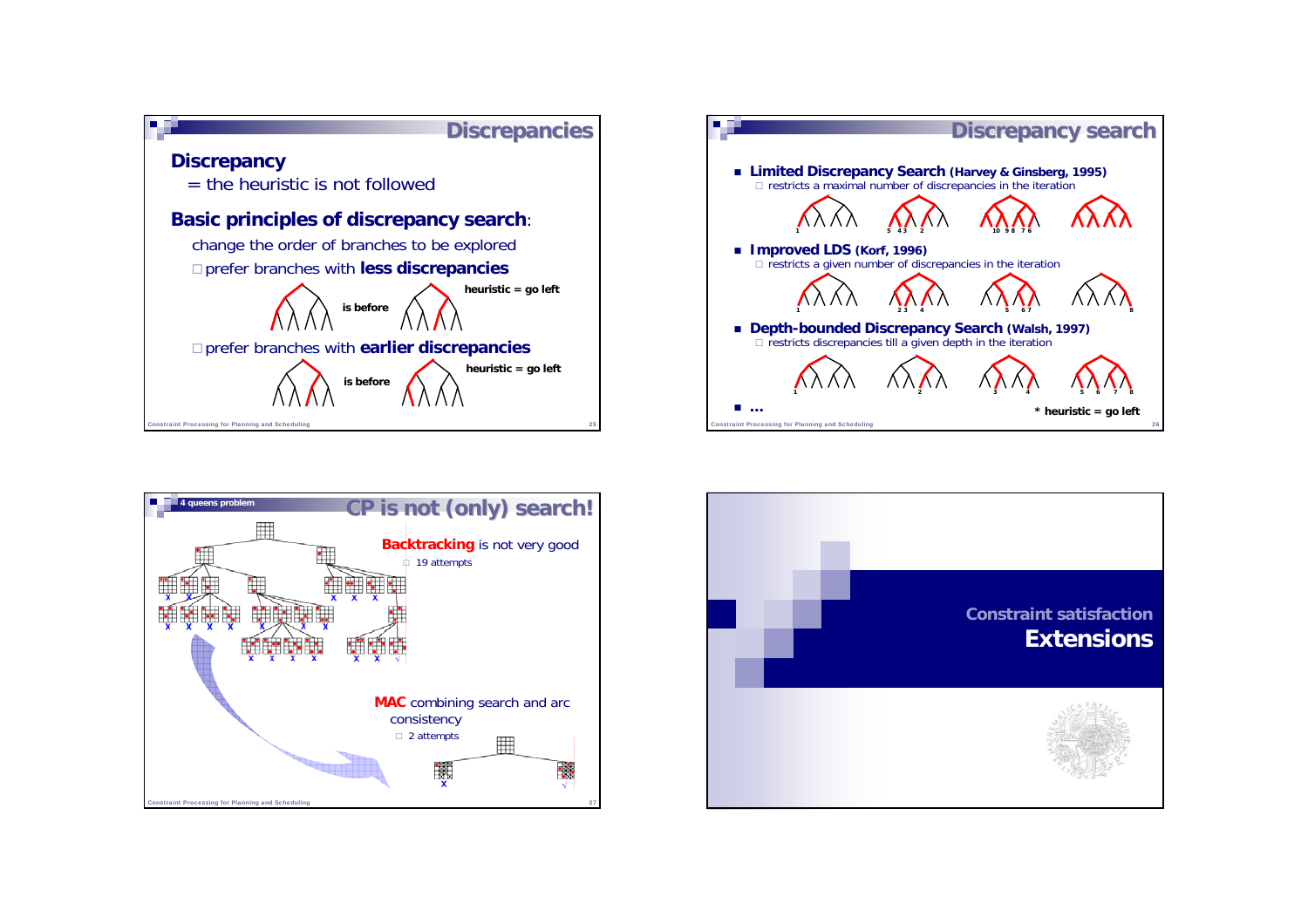





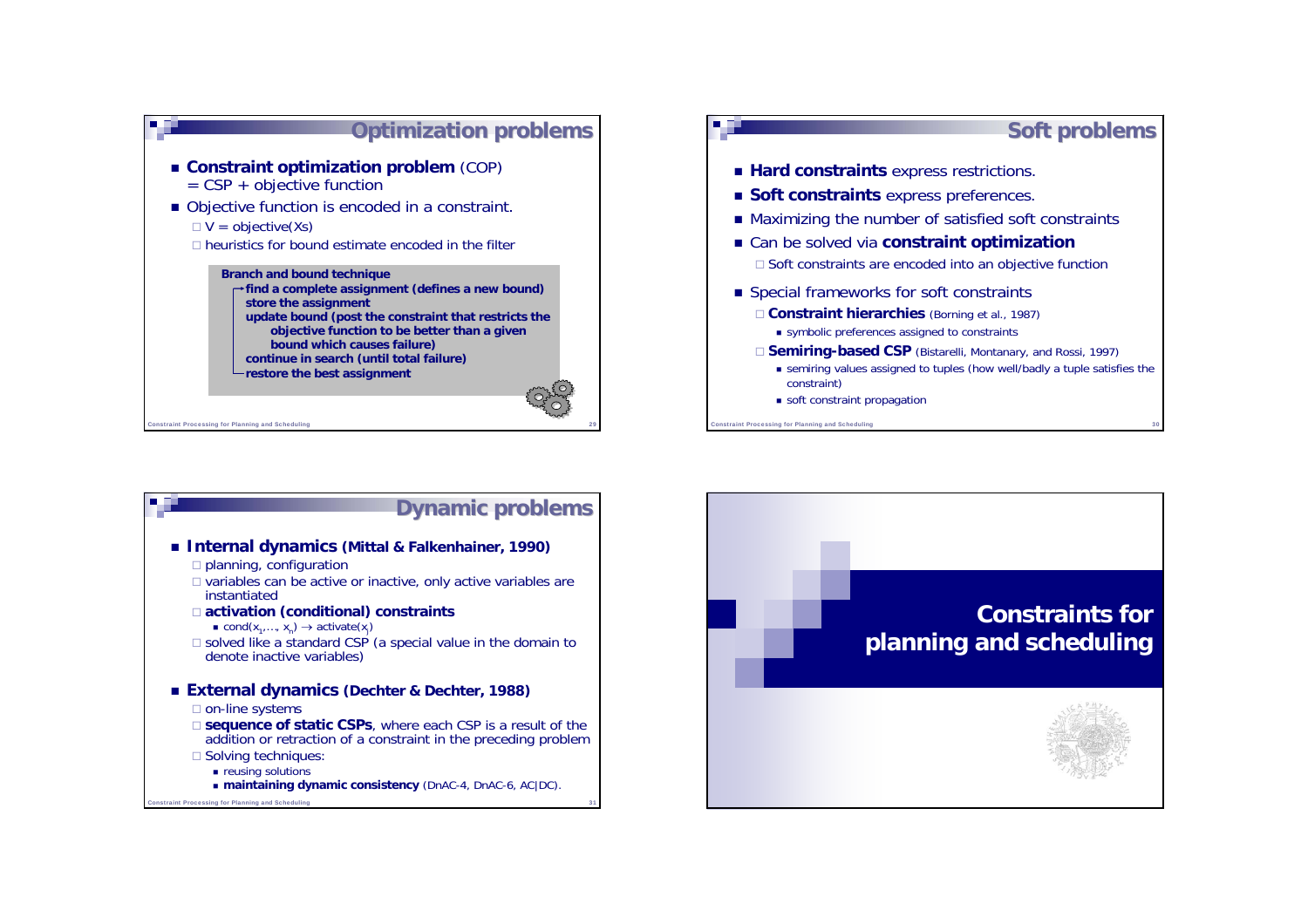





**Istraint Processing for Planning and Scheduling** 

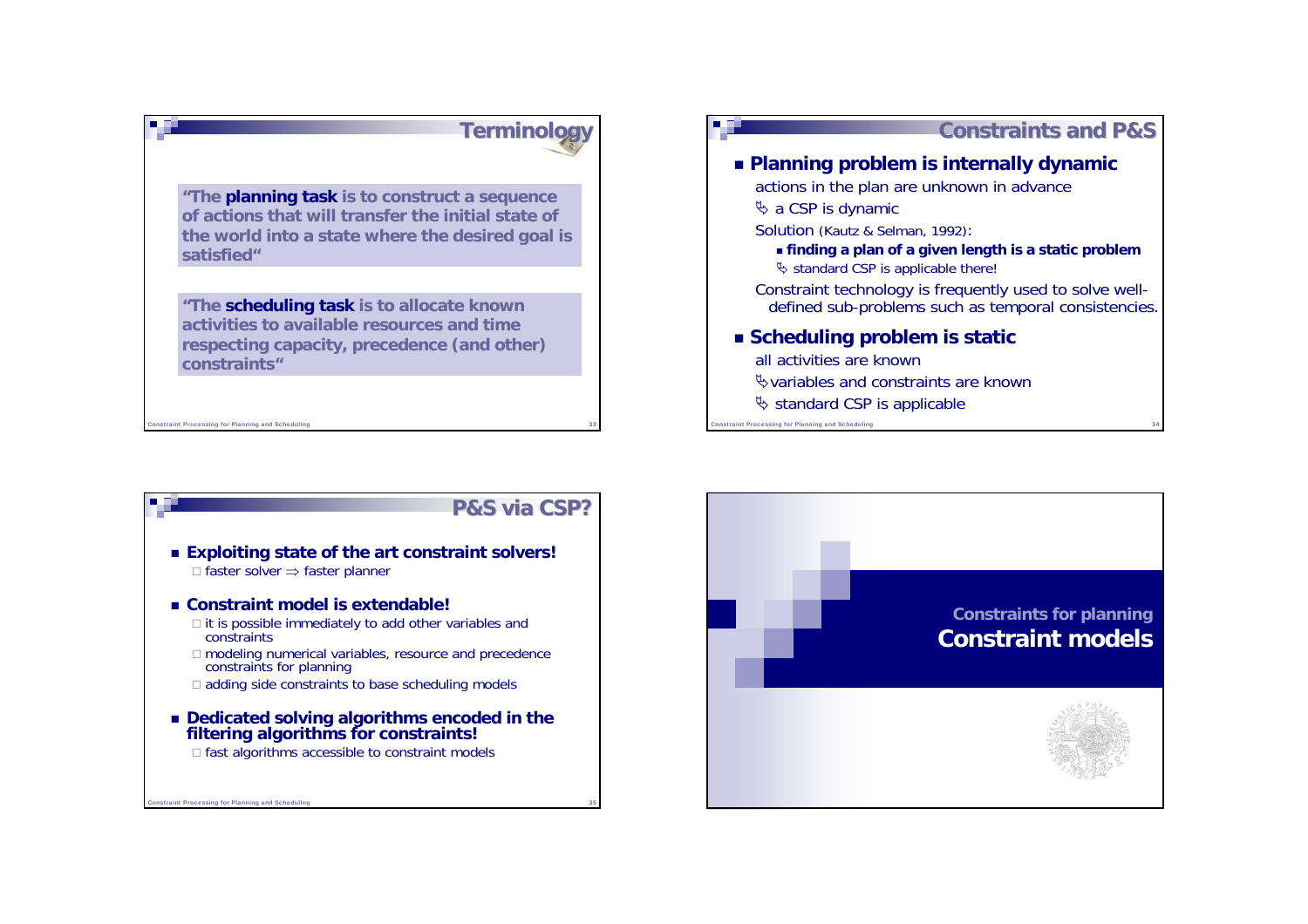







#### **idea**

□ encapsulate the logical constraints into a table constraint describing allowed tuples of values

□ be careful about the size of the table!

### **reformulated straightforward model**

#### $\square$  action constraint = a single table

| As                 | rlocs                 | cposs     | $rloc^{s+1}$          | $Cpos^{s+1}$ |
|--------------------|-----------------------|-----------|-----------------------|--------------|
| move21             | location <sub>2</sub> |           | location1             |              |
| move <sub>12</sub> | location1             |           | location <sub>2</sub> |              |
| take               |                       | location1 |                       | crane        |
|                    |                       |           |                       |              |

□ frame constraint

*As* <sup>∈</sup> NonAffAct(*Vi*) <sup>→</sup> *Vi*<sup>s</sup> <sup>=</sup> *Vi*s+1 , ∀*i* <sup>∈</sup> 〈0, *v-*1〉

**Traint Processing for Planning and Scheduling**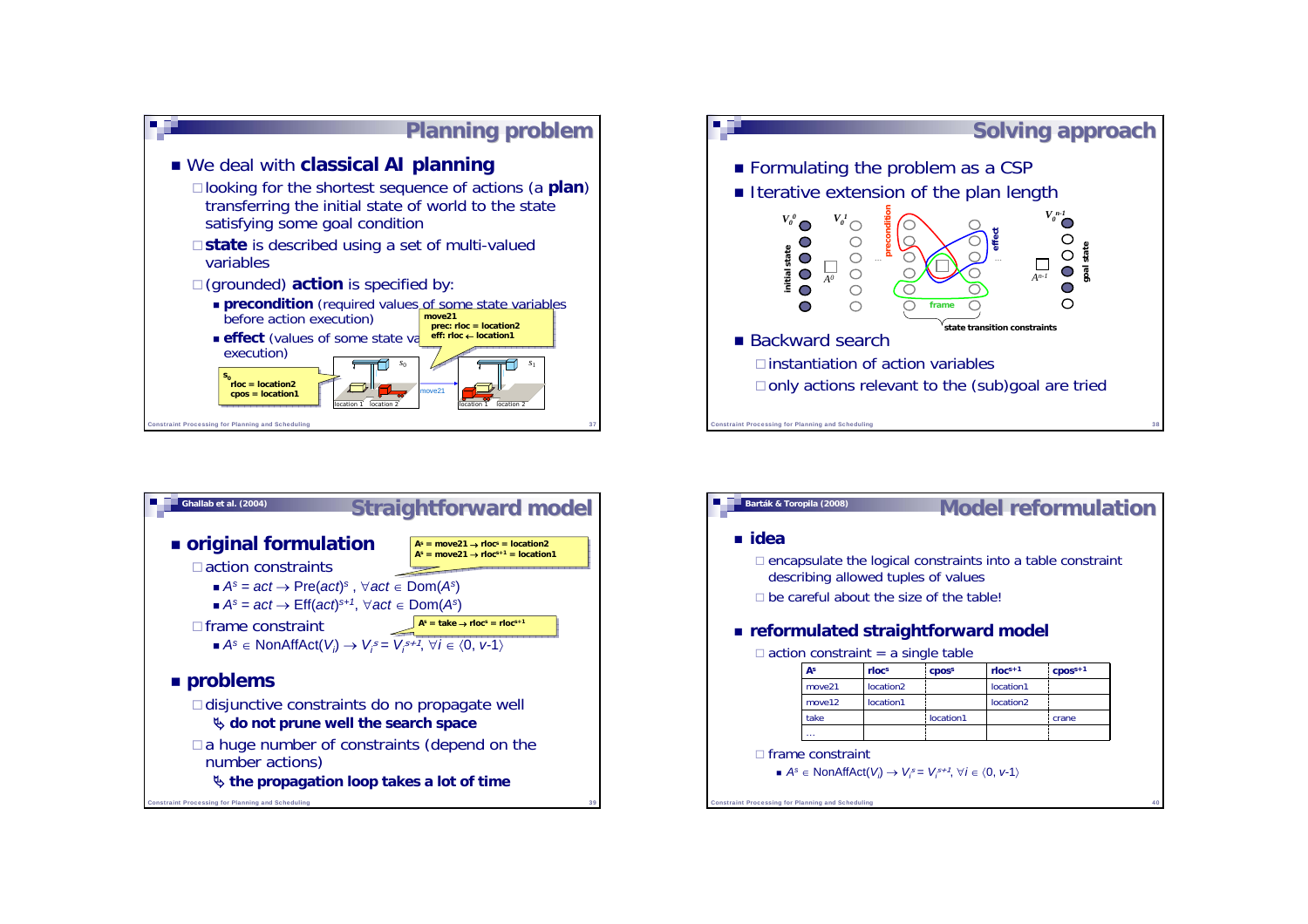



|                 | original      | reformulated |
|-----------------|---------------|--------------|
| straightforward | $n(ap+ae+v)$  | $n(1 + v)$   |
| <b>GP-CSP</b>   | $n(ap+ae+3v)$ | $n(1+3v)$    |
| <b>CSP-Plan</b> | $n(ap+vd)$    | $n(1 + v)$   |

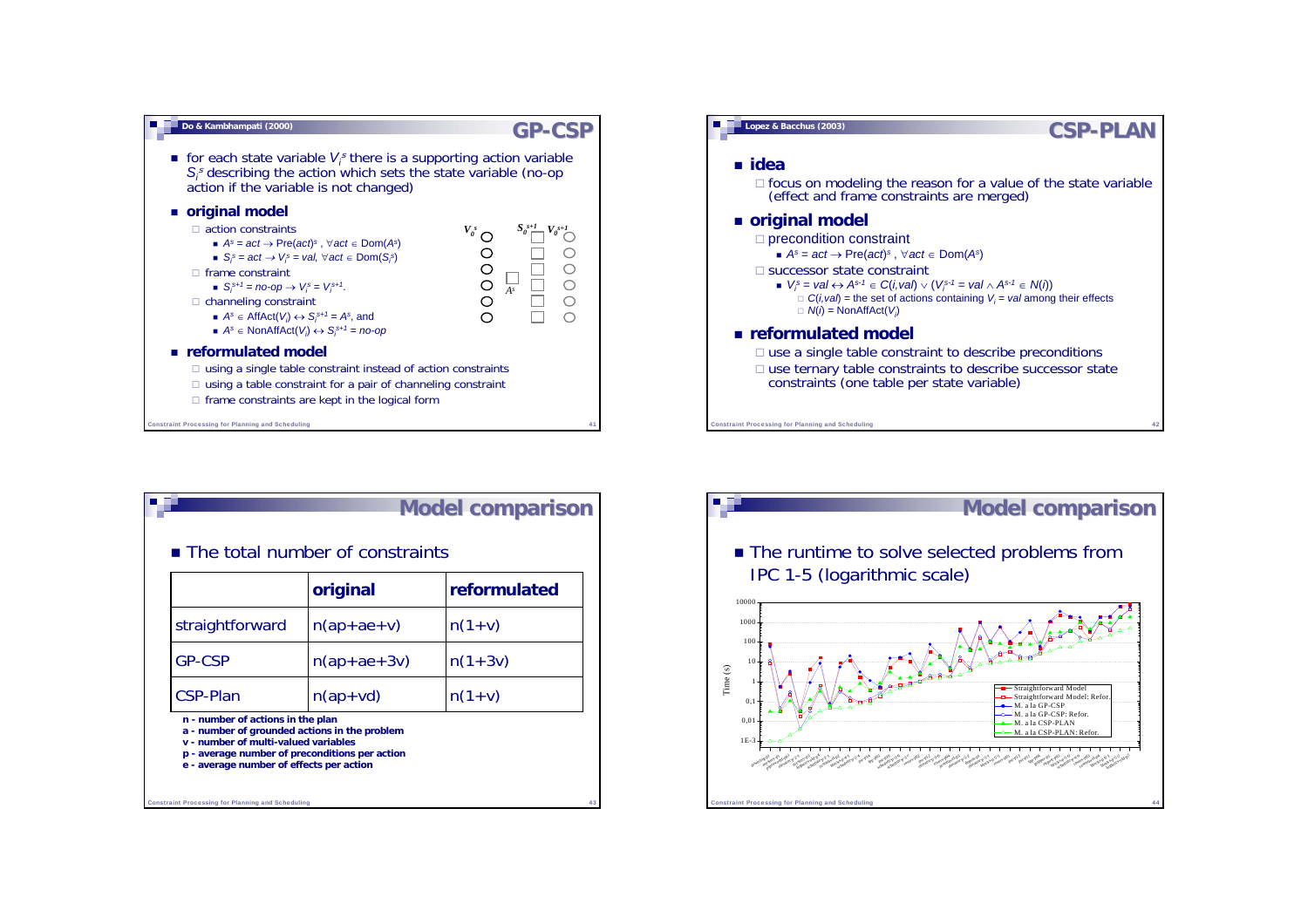





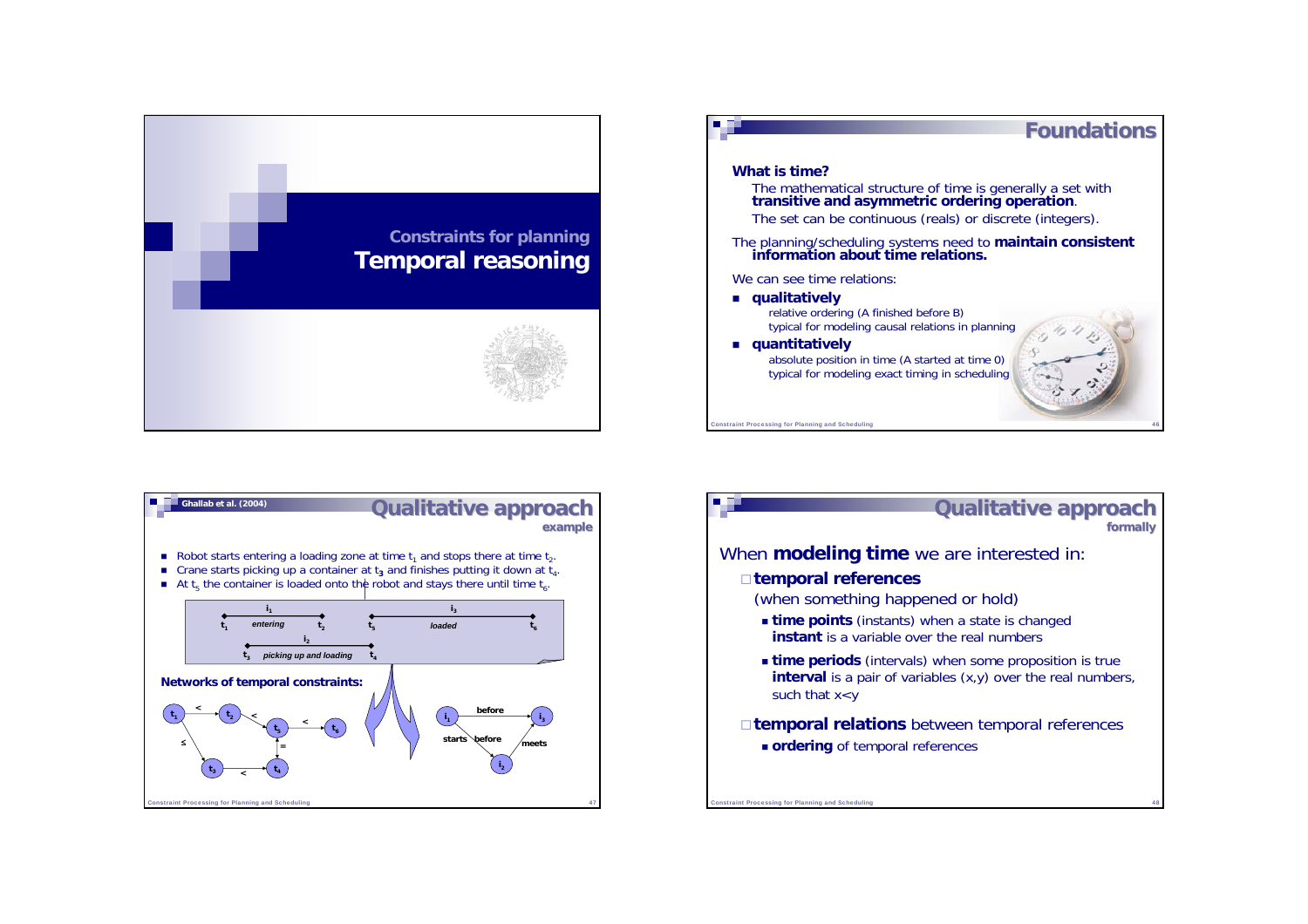

#### **Allen (1983)**  п

# **Interval algebra Interval algebra**

**symbolic calculus modeling relations between intervals** (interval is defined by a pair of instants i- and i+, [i-<i+]) There are thirteen primitives:

| x before y             | $X^+$ < $Y^-$                             |  |
|------------------------|-------------------------------------------|--|
| $x$ meets $y$          | $X^+ = Y^-$                               |  |
| x overlaps y           | $X^{-} < Y^{-} < X^{+}$ & $X^{+} < Y^{+}$ |  |
| x starts y             | $X = Y^8$ $X^+ < Y^+$                     |  |
| x during y             | $y < x^8$ $x^+ < y^+$                     |  |
| x finishes y           | $y - x^2 - 8x + y^2 = y^+$                |  |
| x equals y             | $X = Y^8$ & $X^+ = Y^+$                   |  |
| b', m', o', s', d', f' | symmetrical relations                     |  |

#### **Consistency:**

□ The **IA network** is **consistent** when it is possible to assign real numbers to x<sub>i</sub>·,x<sub>i</sub>+ of each interval x<sub>i</sub> in such a way that all the relations between intervals are of each interval  $x_i$  in such a way that all the relations between intervals are satisfied.

```
□ Consistency-checking problem for IA networks is an NP-complete problem.
```
aint Processing for Planning and Scheduling



# **Qualitative approach**

**formally**

- The basic temporal primitives are again **time points**, but now the relations are numerical.
- $\blacksquare$  Simple  $\sf temporal$  constraints for instants  $\sf t_i$  and  $\sf t_j$ :
	- $□$  unary:  $a_i ≤ t_i ≤ b_i$
	- ⊟ binary: a<sub>ij</sub> ≤ t<sub>i</sub>–t<sub>j</sub> ≤ b<sub>ij</sub>,
	- where  $a_{i}$ ,  $b_{i}$ ,  $a_{ii}$ ,  $b_{ii}$  are (real) constants

### **Notes:**

- □ Unary relation can be converted to a binary one, if we use some fix origin reference point  $t_0$ .
- $\square$  [a<sub>ij</sub>,b<sub>ij</sub>] denotes a constraint between instants t<sub>i</sub> a t<sub>j</sub>.
- $\Box$  It is possible to use disjunction of simple temporal constraints.

**Constraint Processing for Planning and Scheduling**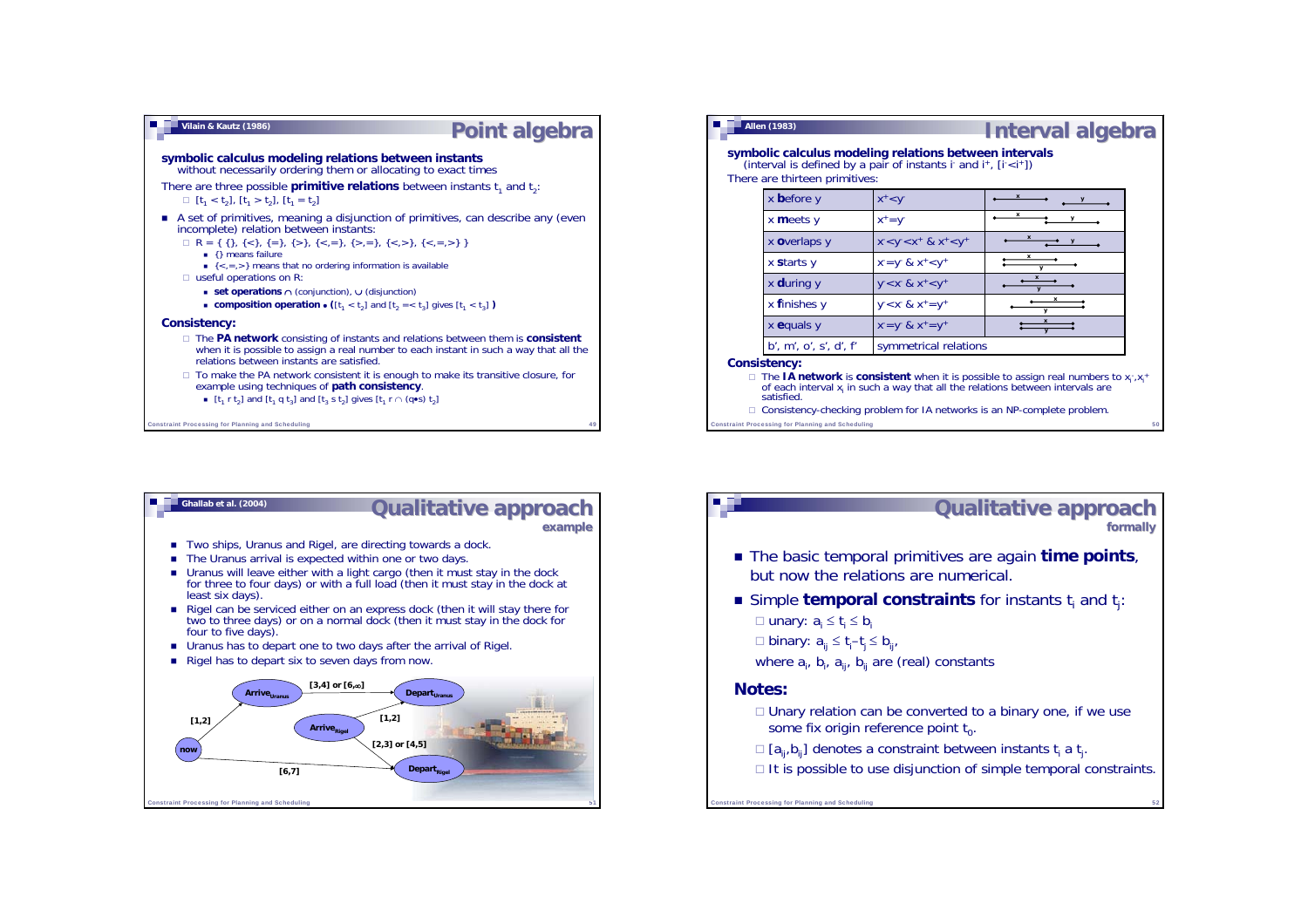

#### **Dechter et al. (1991)**

**TCSP**

#### **Temporal Constraint Network (TCSP)**

- It is possible to use **disjunctions of simple temporal constraints**.
- Operations and <sup>∩</sup> are being done over the sets of intervals.
- **TCSP** is **consistent** if there is an assignment of values to instants satisfying all the temporal constraints.
- Path consistency does not guarantee in general the consistency of the TCSP network!
- A straightforward **approach** (constructive disjunction):
	- decompose the temporal network into several STNs by choosing one disjunct for each constraint
	- solve obtained STN separately (find the minimal network)
	- combine the result with the union of the minimal intervals

nstraint Processing for Planning and Scheduling



**Algorithms Algorithms**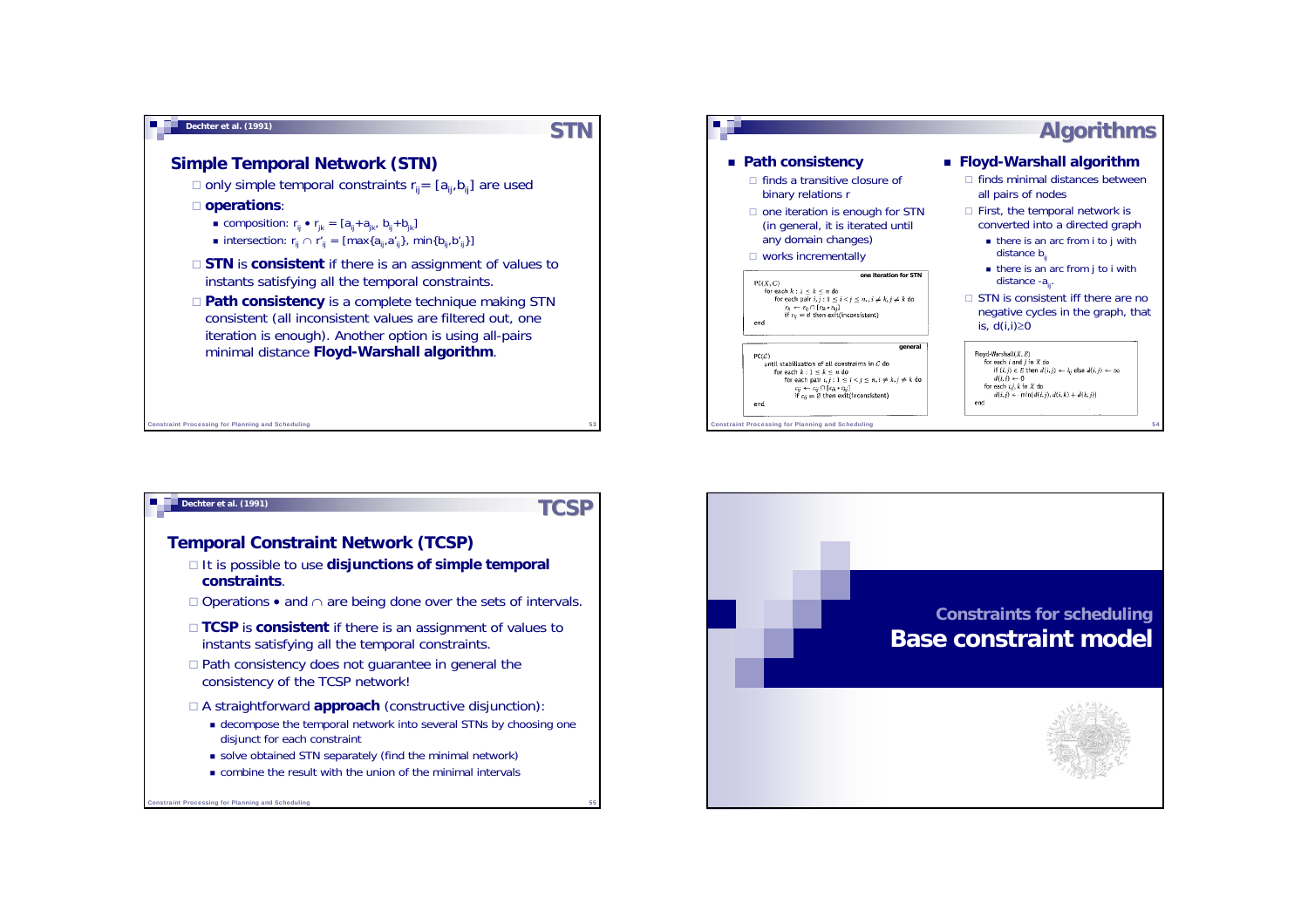





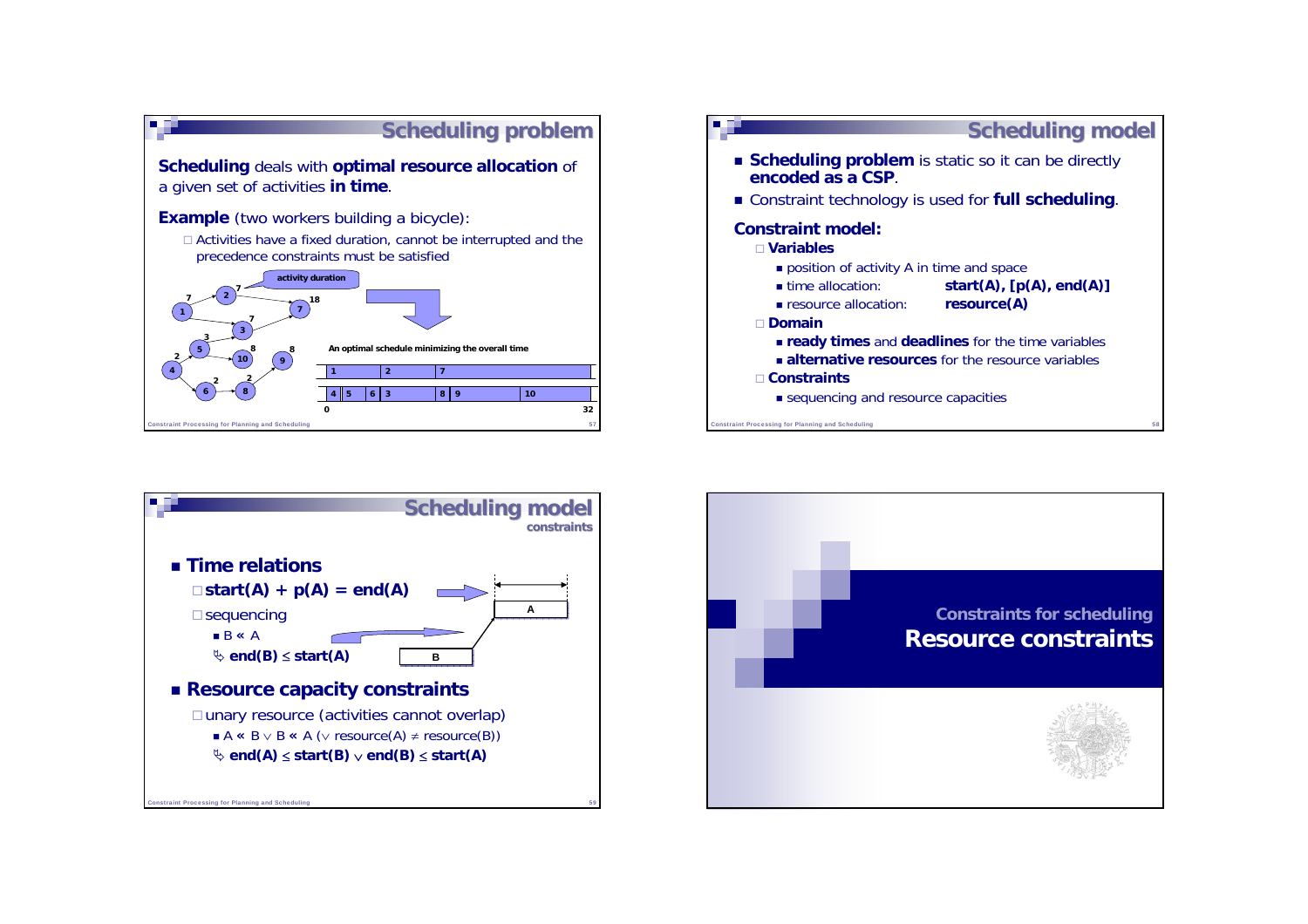



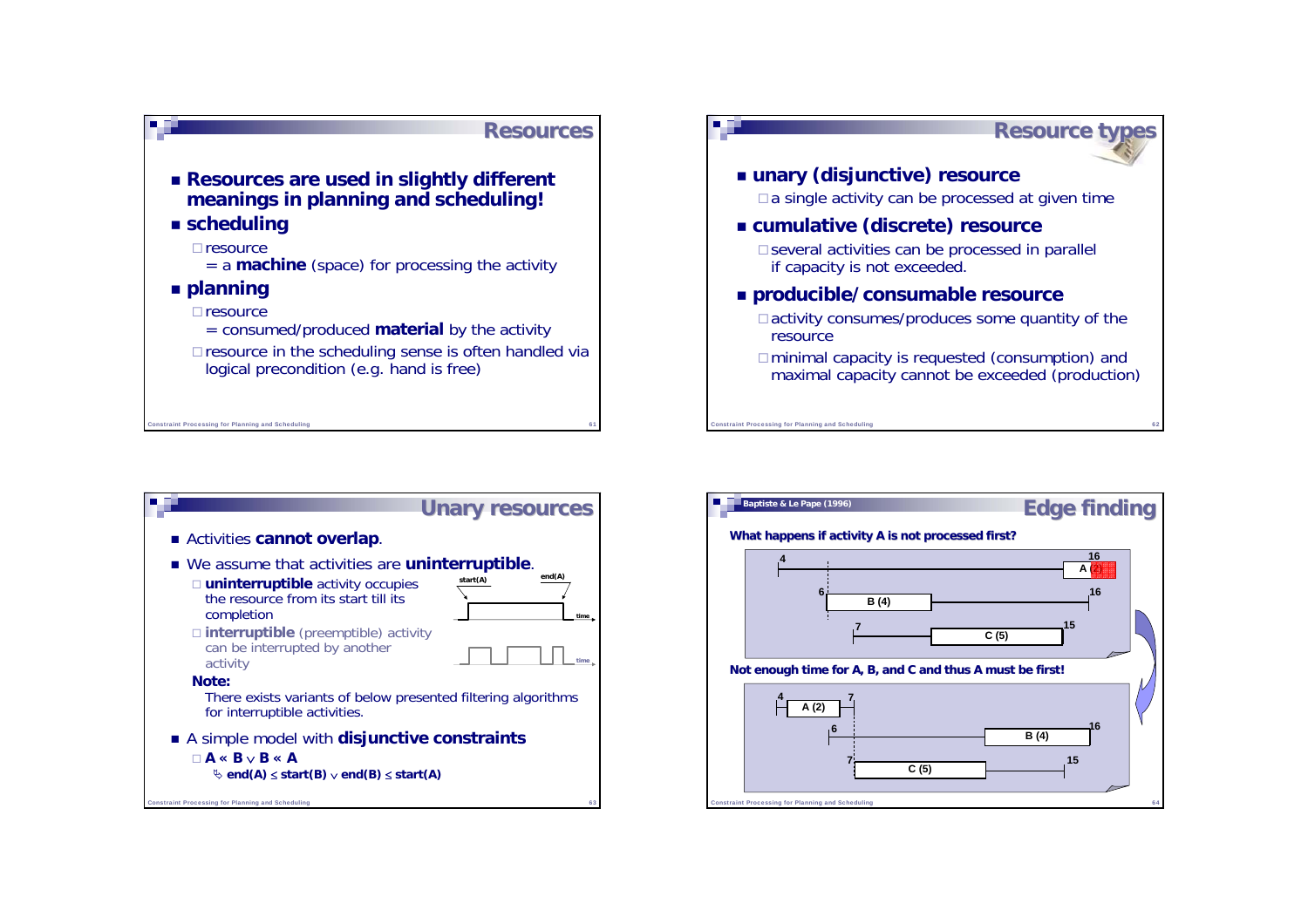





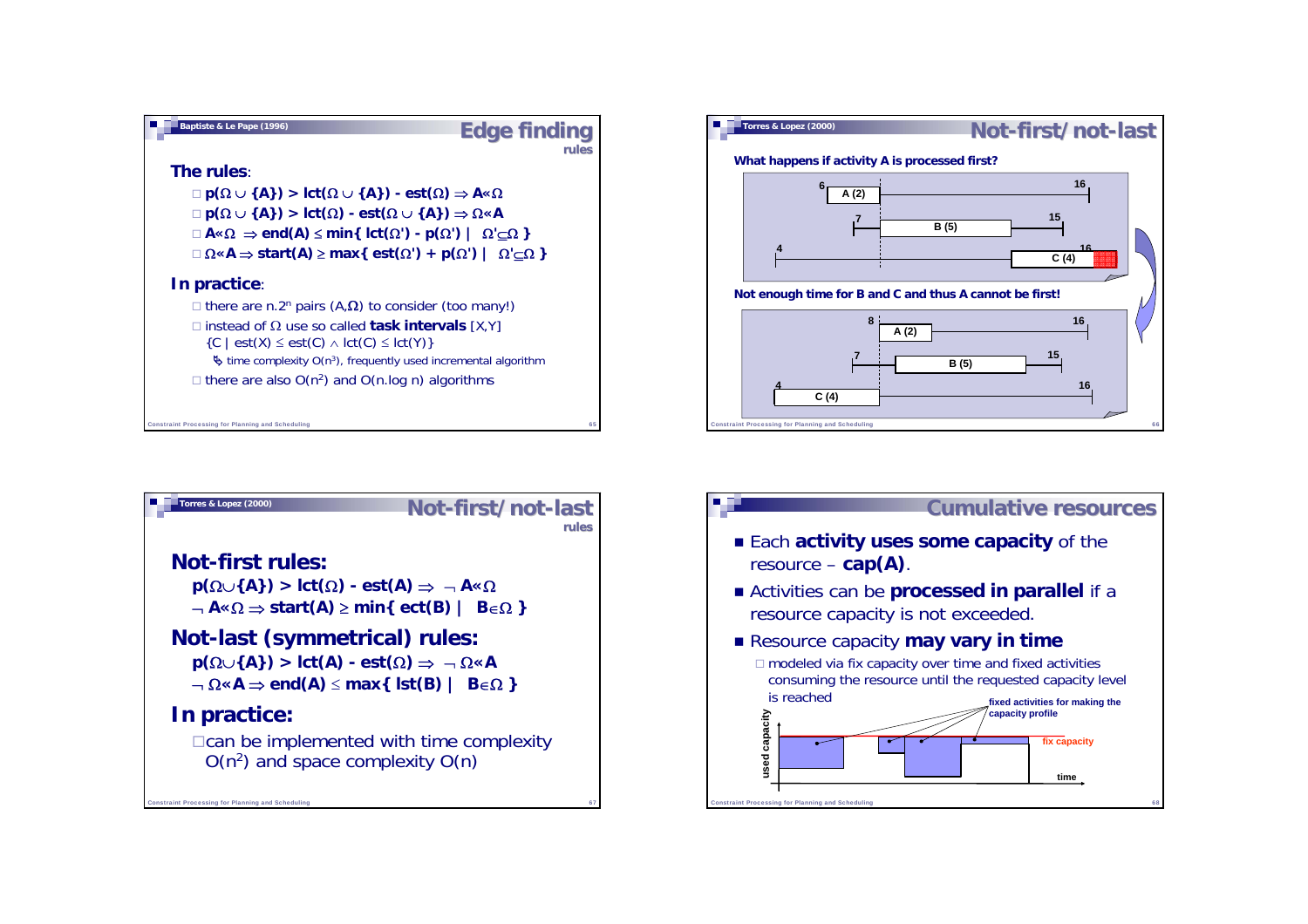





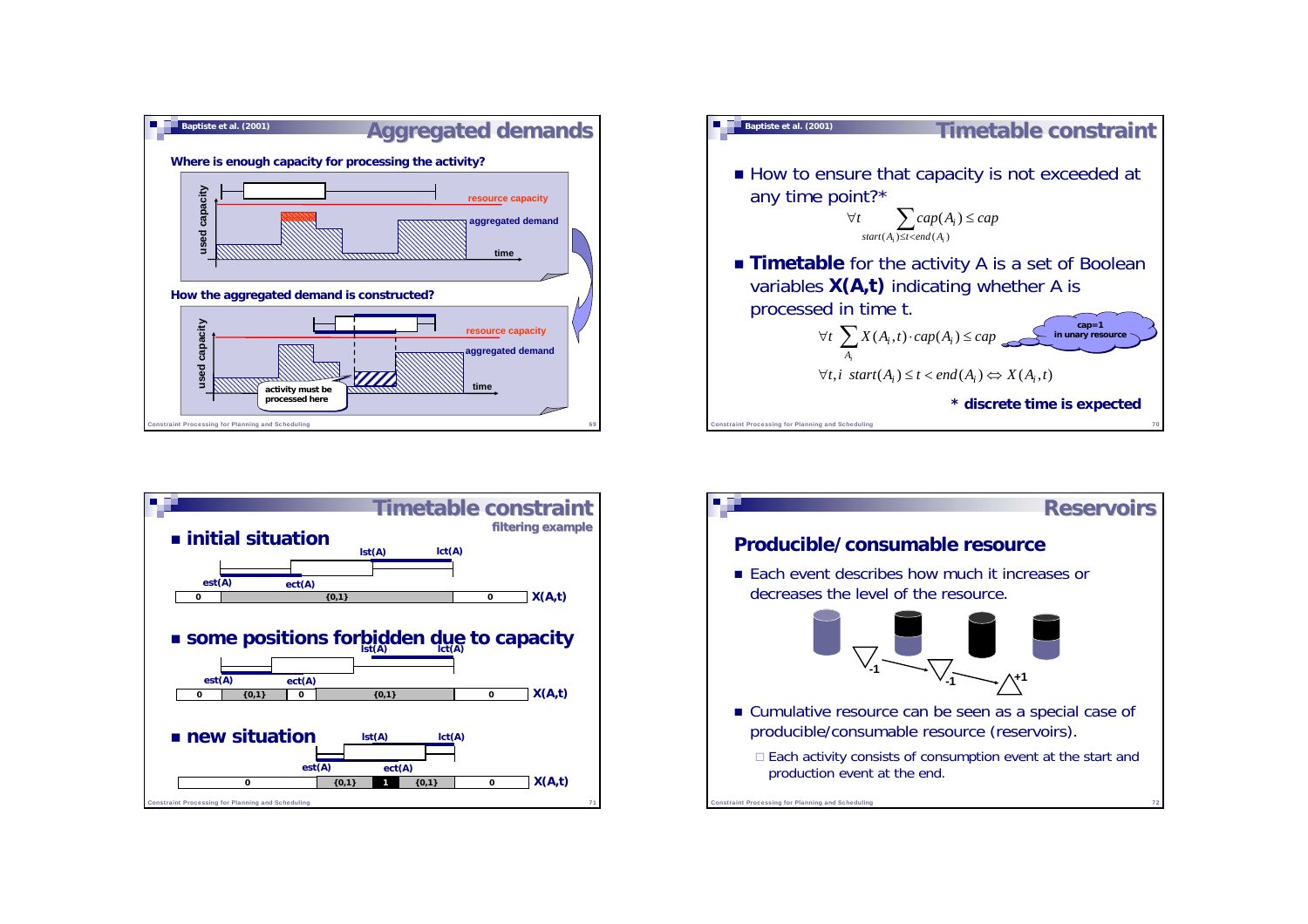



 **orp(A) < MinLevel** <sup>⇒</sup> **fail Cesta & Stella (1997)**

**nstraint Processing for Planning and Scheduling** 

 $\Box$  "despite the fact that all production is planned before A, the minimal required level in the resource is not reached"

**orp filtering**

- **orp(A) – prod(B) –** ∑**B«C** <sup>∧</sup> **C?A** <sup>∧</sup> **prod(C)>0 prod(C) < MinLevel** <sup>⇒</sup> **B«A** for any B such that B?A and  $prod(B) > 0$ 
	- $\Box$ "if production in B is planned after A and the minimal required level in the resource is not reached then B must be before A"

### **Cesta & Stella (1997)**

**Constraint Processing for Planning and Scheduling** 

# **prp filtering**

## **prp(A) > MaxLevel** <sup>⇒</sup> **fail**

 $\Box$ " despite the fact that all consumption is planned before A, the maximal required level (resource capacity) in the resource is exceeded"

- **prp(A) – prod(B) –** ∑**B«C** <sup>∧</sup> **C?A** <sup>∧</sup> **prod(C)<0 prod(C) > MaxLevel** <sup>⇒</sup> **B«A**
	- for any B such that B?A and  $prod(B) < 0$
	- $\Box$ "if consumption in B is planned after A and the maximal required level in the resource is exceeded then B must be before A"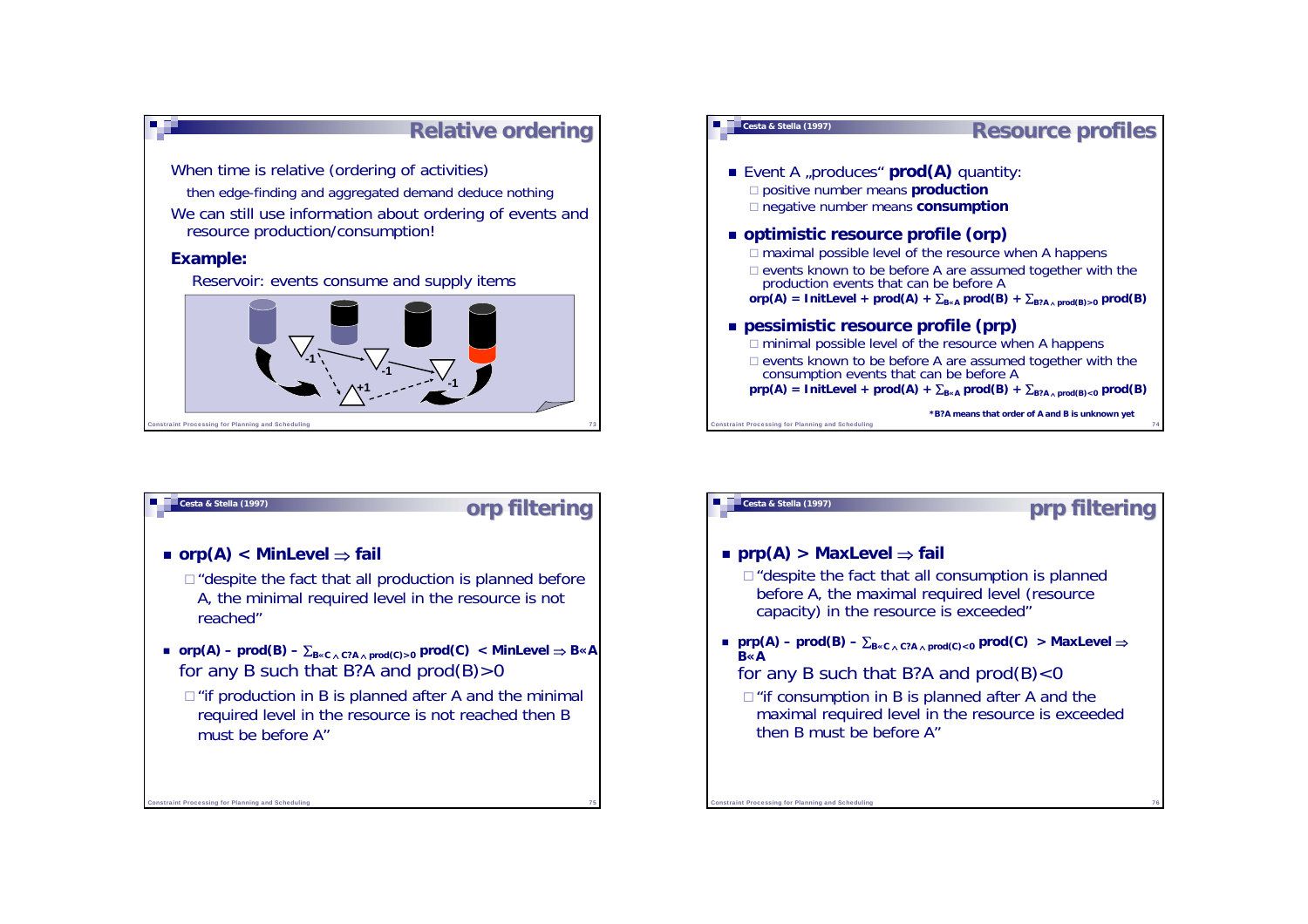





**Instraint Processing for Planning and Scheduling**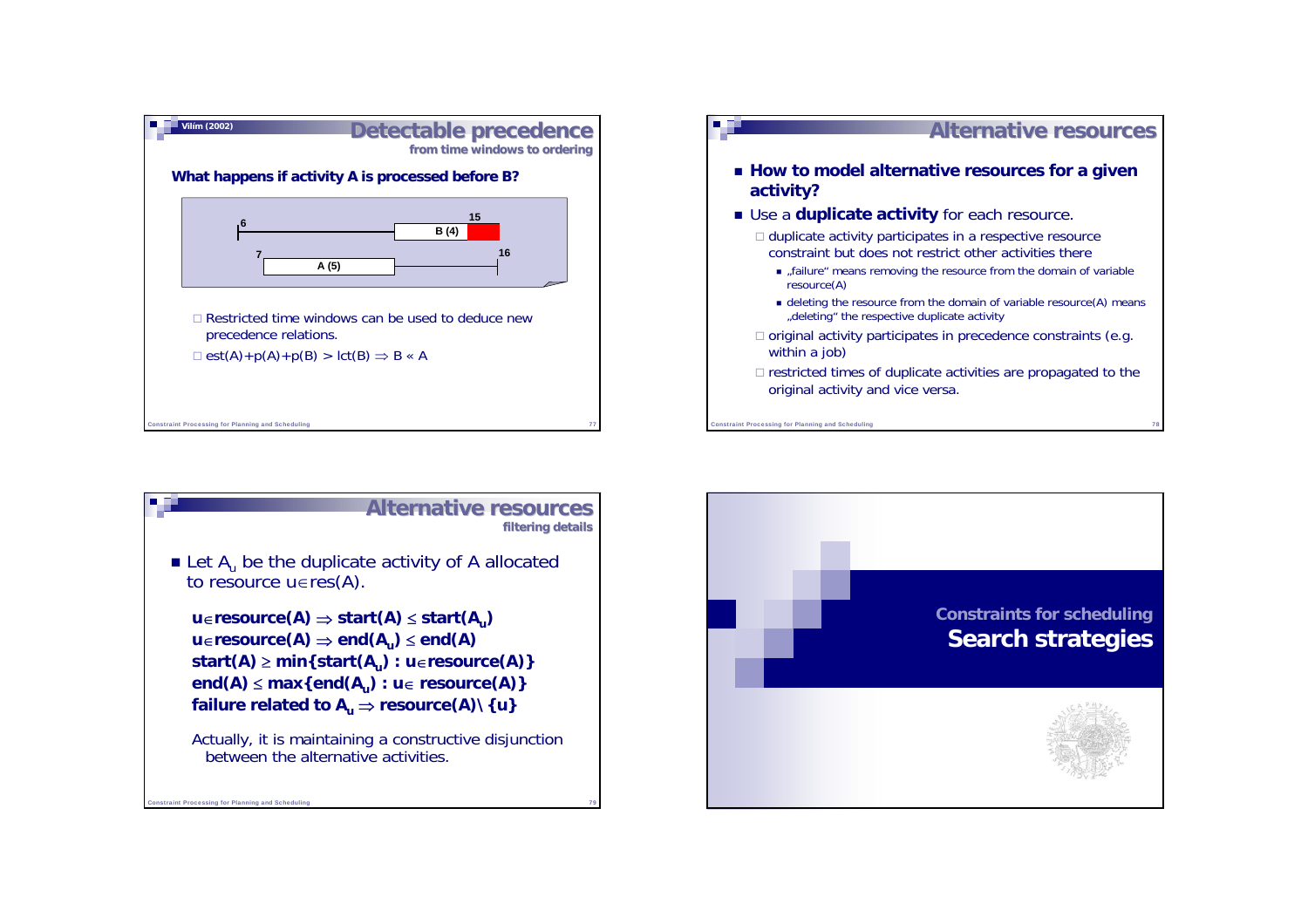





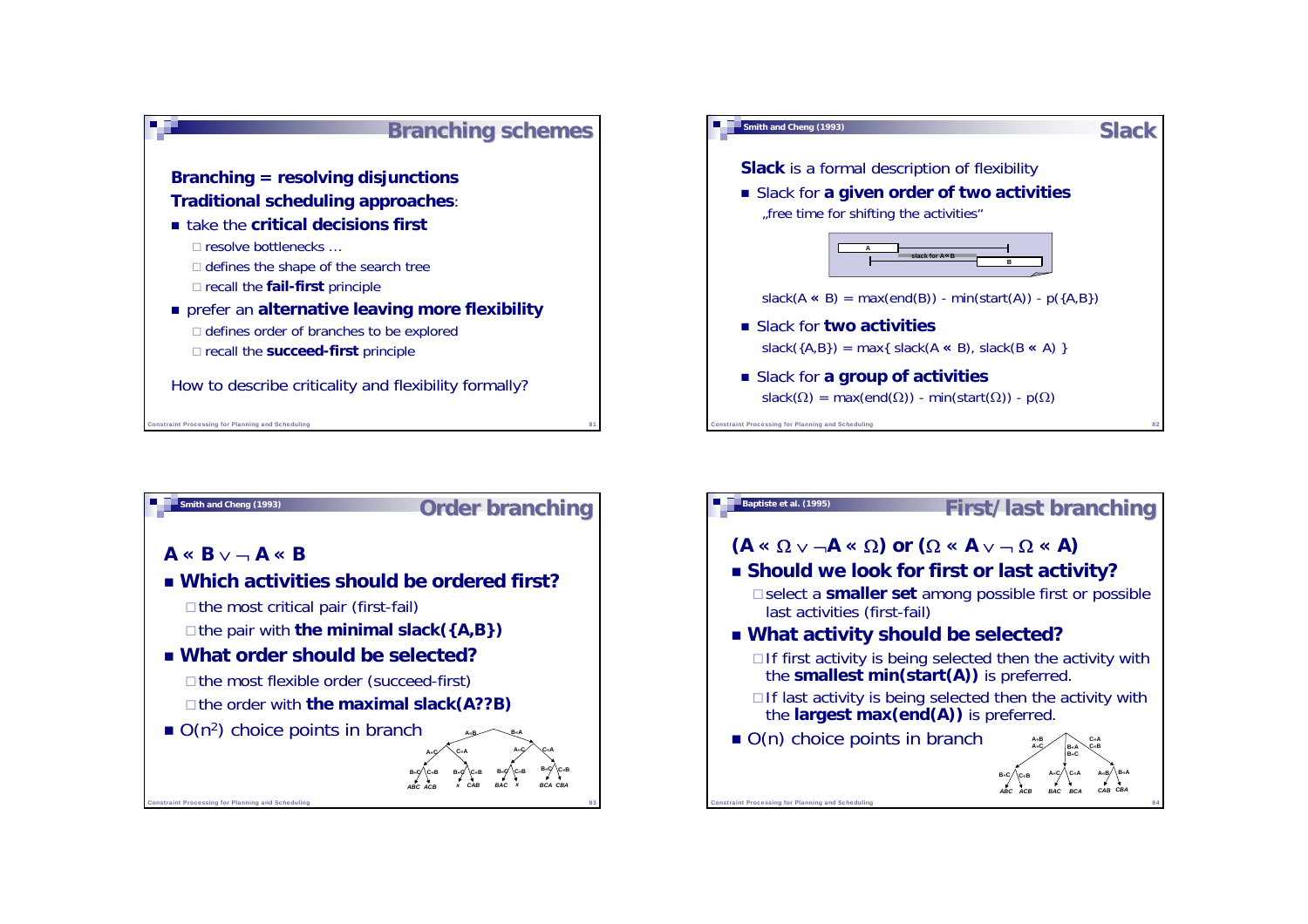





# **SICStus SICStus Prolog**

#### **www.sics.se/sicstus**

- a strong Prolog system with libraries for solving constraints (FD, Boolean, Real)
- arithmetical, logical, and some global constraints □ an interface for defining new filtering algorithms
- depth-first search with customizable value and variable selection (also optimization)  $\Box$  it is possible to use Prolog backtracking
- **support for scheduling** constraints for **unary** and **cumulative** resources first/last **branching scheme**

raint Processing for Planning and Scheduling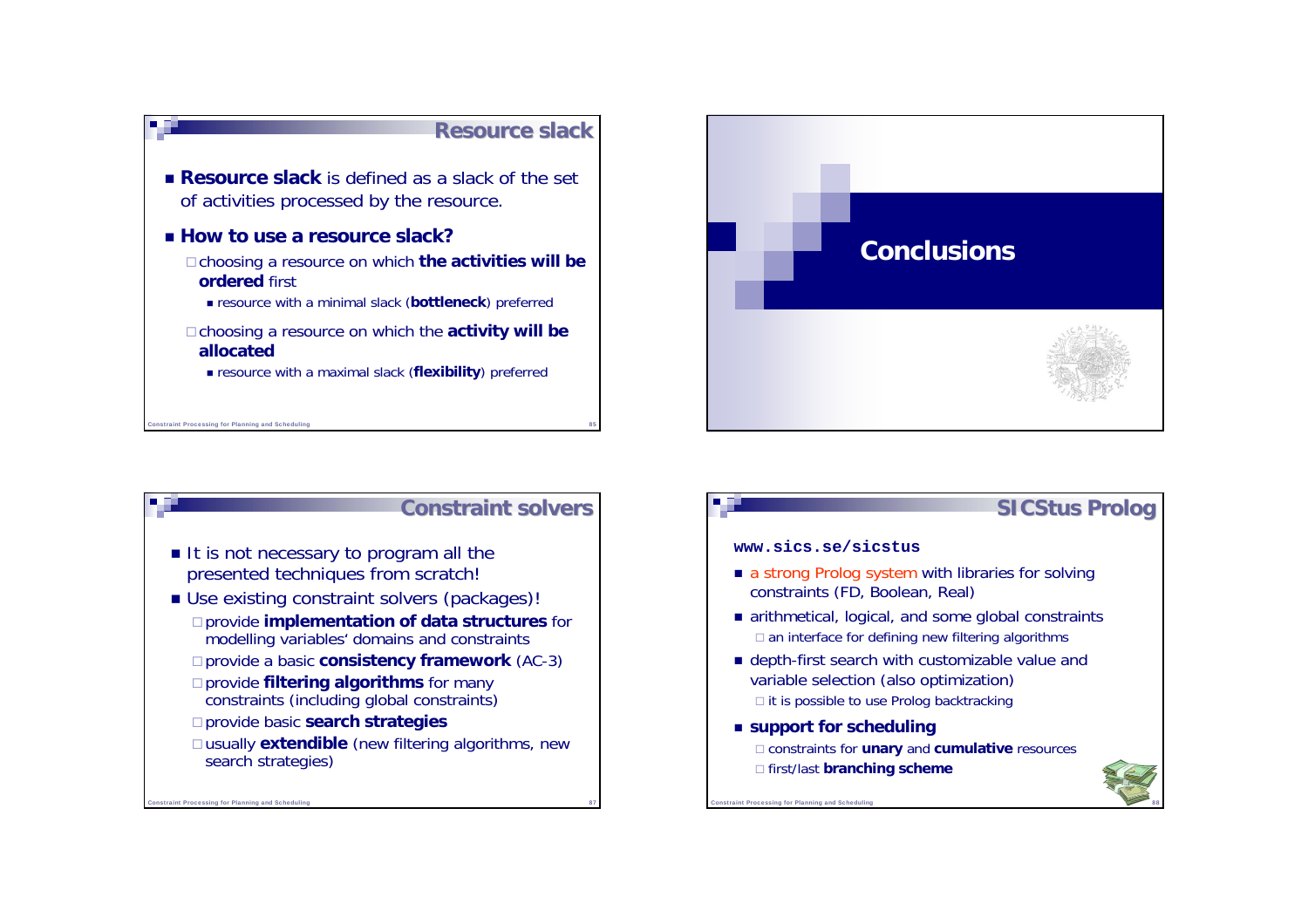

# **Instraint Processing for Planning and Schedulin ILOG CPwww.ilog.com/products/cp** ■ the largest family of optimization products as C++ (Java) libraries ■ ILOG Solver provides basic constraint satisfaction functionality **ILOG Scheduler** is an add-on to the Solver with classes for scheduling objects activities **state, cumulative, unary, energetic** resources; **reservoirs** ■ alternative resources **resource**, **precedence**, and **bound** constraints

# int Processing for Planning and Sch **CHIPwww.cosytec.com** ■ a constraint solver in C with Prolog as a host language, also available as C and  $C_{++}$  libraries **popularized the concept of global constraints** □ different, order, resource, tour, dependency ■ it is hard to go beyond the existing constraints **support for scheduling** constraints for **unary** and **cumulative** resources □a **precedence** constraint (several cumulatives with the precedence graph)

# **Constraint Processing for Planning and Scheduling www.mozart-oz.org** the Oz language ■ mixing logic, constraint, object-oriented, concurrent, and multi-paradigm programming **support for scheduling** constraints for **unary** and **cumulative** resources first/last **branching scheme search visualization**

### **Mozart**

**a** self contained development platform based on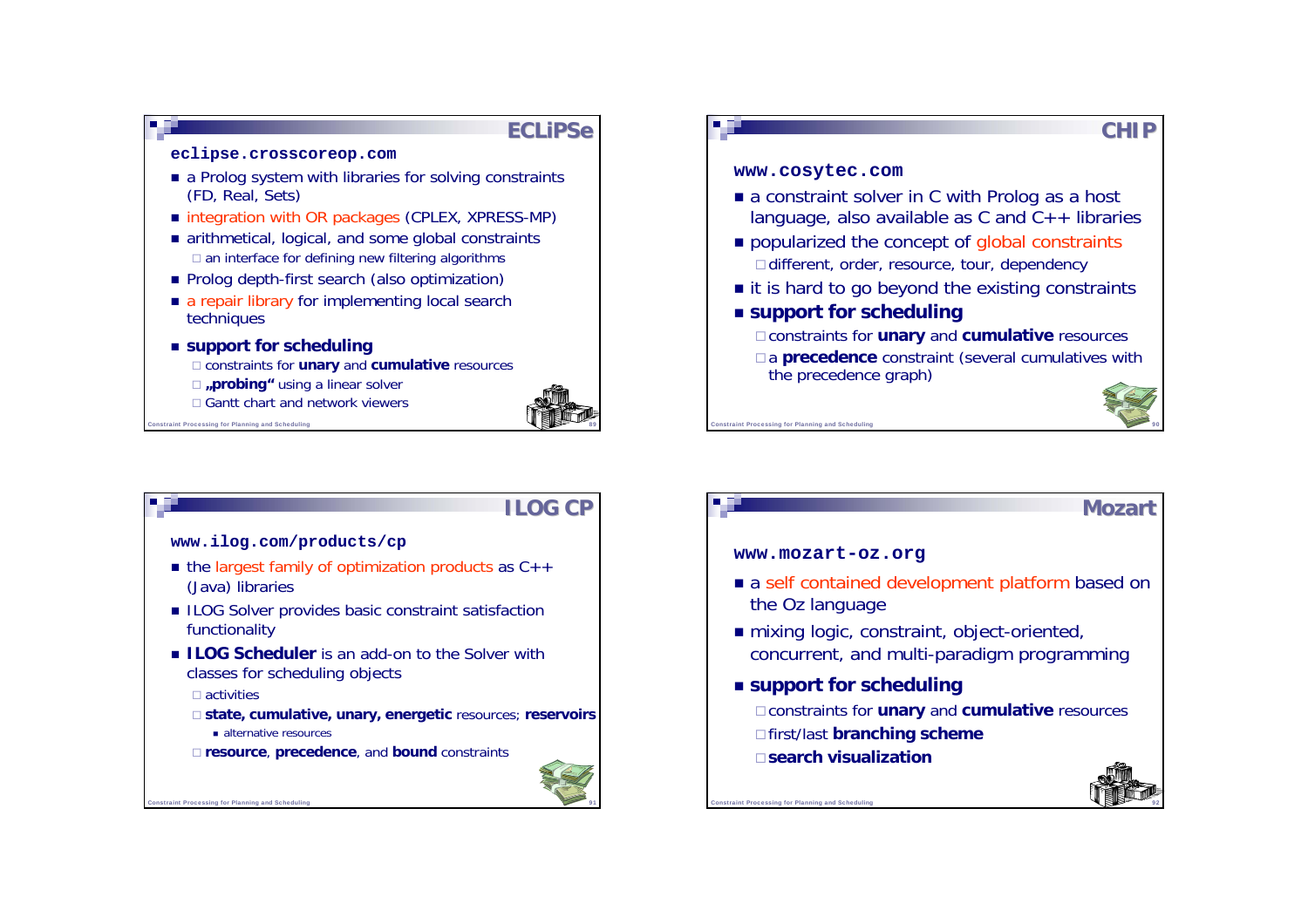



**nstraint Processing for Planning and Scheduling**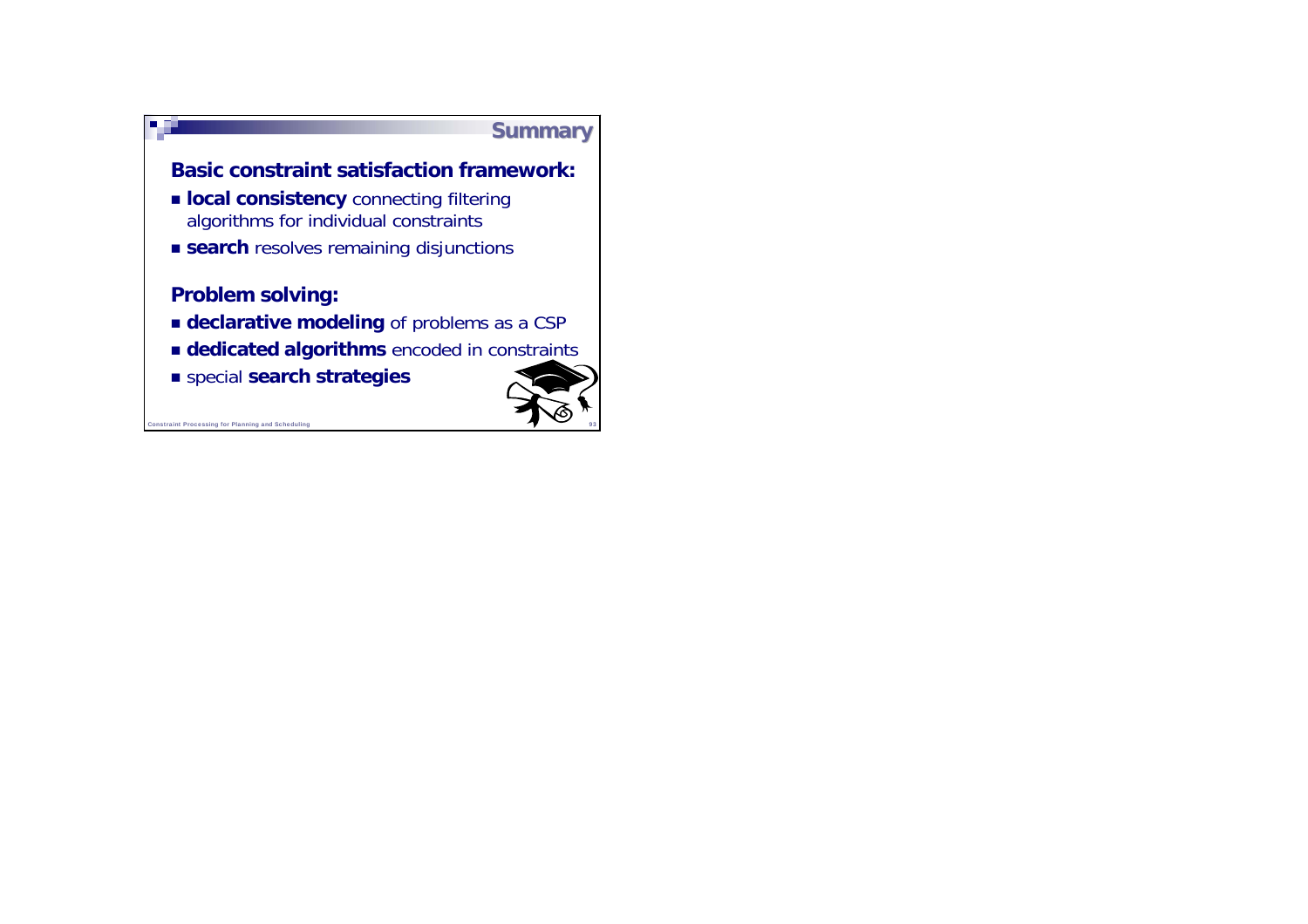# **COMMENTED BIBLIOGRAPHY**

Allen, J.F. (1983). Maintaining knowledge about temporal intervals. Communications of the ACM, 21(11): 832-843.

*Introduction of interval algebra and description of path-consistency filtering algorithm for handling it.* 

- Baptiste, P. and Le Pape, C. (1996). Edge-finding constraint propagation algorithms for disjunctive and cumulative scheduling. Proceedings of the Fifteenth Workshop of the U.K. Planning Special Interest Group (PLANSIG). *Description of edge-finding rules for non-preemptive disjunctive scheduling, preemptive and mixed disjunctive scheduling, and non-preemptive cumulative scheduling, and a quadratic algorithm for notfirst/not-last rules.*
- Baptiste, P.; Le Pape, C.; Nuijten, W. (2001). Constraint-based Scheduling: Applying Constraints to Scheduling Problems. Kluwer Academic Publishers, Dordrecht. *A comprehensive text on using constraint satisfaction techniques in scheduling with detailed description of many filtering algorithms for resource constraints.*
- Barták, R. (2005). Constraint Satisfaction for Planning and Scheduling. In Ionannis Vlahavas, Dimitris Vrakas (eds.): Intelligent Techniques for Planning, Idea Group, 2005, pp. 320- 353

*An introductory and survey text about constraint satisfaction techniques for planning and scheduling.* 

Barták, R. and Čepek, O. (2005). Incremental Propagation Rules for a Precedence Graph with Optional Activities and Time Windows. In Proceedings of The 2nd Multidisciplinary International Conference on Scheduling : Theory and Applications (MISTA), Volume II, Stern School of Business, New York, 552-560. *Description of incremental algorithms for maintaining a transitive closure of the precedence graph with* 

*optional activities and realising the energy precedence constraint on unary resources.* 

- Barták, R. and Čepek, O. (2007). Temporal Networks with Alternatives: Complexity and Model. In Proceedings of the Twentieth International Florida AI Research Society Conference (FLAIRS 2007). AAAI Press, 641-646. *Temporal networks with optional nodes are introduced, their complexity is studied and a constraint model is proposed.*
- Barták, R. and Toropila, D. (2008). Reformulating Constraint Models for Classical Planning. In Proceedings of the Twenty-first International Florida AI Research Society Conference (FLAIRS 2008). AAAI Press, 525-530. *Reformulation of GP-CSP and CSP-PLAN constraint models is proposed.*
- Brucker, P. (2001). Scheduling Algorithms. Springer Verlag. *A comprehensive book on traditional scheduling algorithms including detailed classification of many scheduling problems.*
- Carlier, J. and Pinson, E. (1994). Adjustment of heads and tails for the job-shop problem. European Journal of Operational Research 78(2), 146-161. *Description of first O(n.log n) algorithm for edge-finding, but this algorithm requires complex data structures.*
- Caseau, Y. and Laburthe, F. (1995). Disjunctive scheduling with task intervals. LIENS Technical Report 95-25, Laboratoire d'Informatique de l'Ecole Normale Superieure. *Description of incremental O(n<sup>3</sup> ) algorithm for edge-finding using task intervals.*
- Cesta, A. and Stella, C. (1997). A Time and Resource Problem for Planning Architectures. Recent Advances in AI Planning (ECP'97), LNAI 1348, Springer Verlag, 117-129. *Description of resource profiles and orp/prp filtering rules.*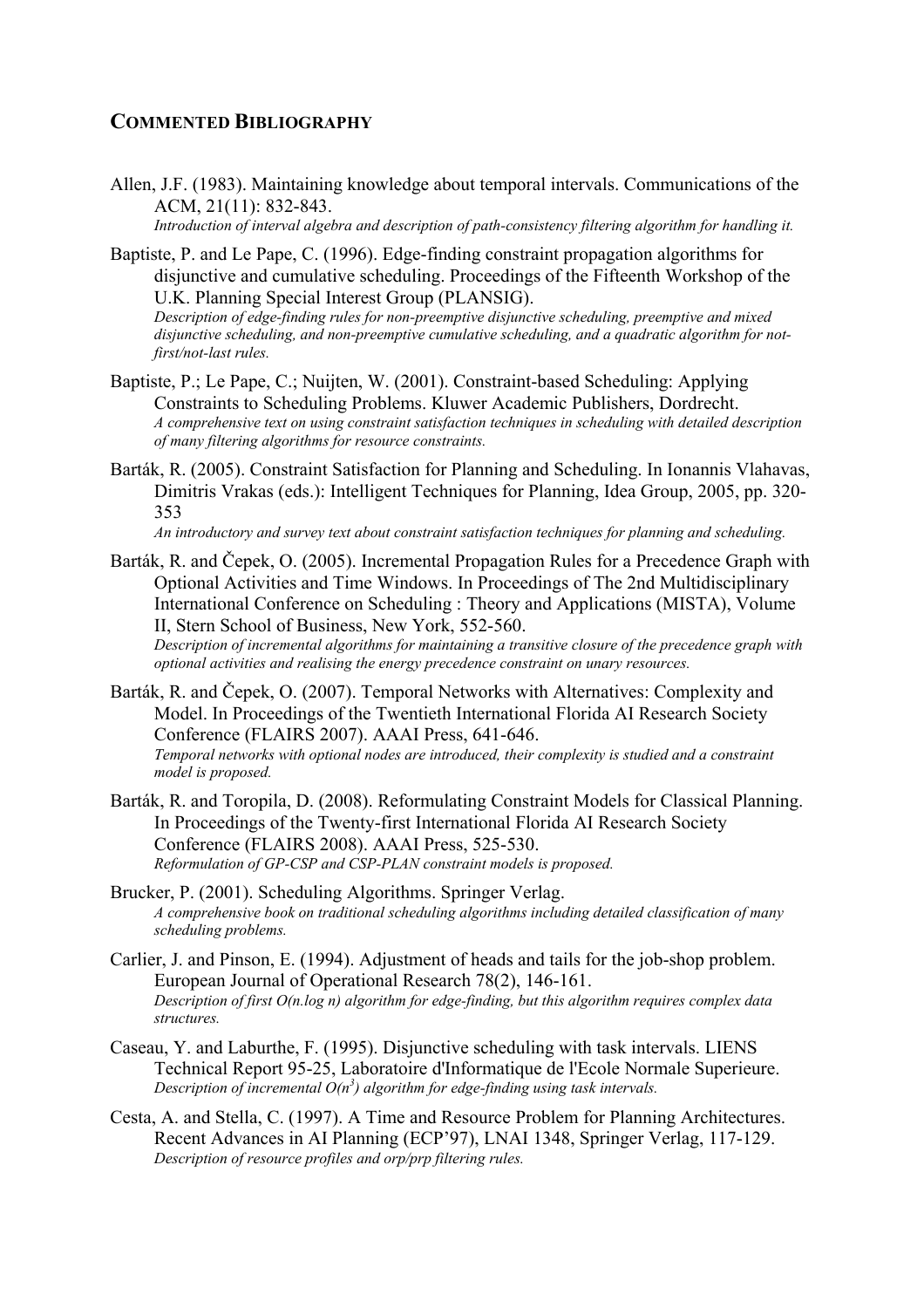- Dechter, R.; Meiri, I.; Pearl, J. (1991). Temporal Constraint Networks. Artificial Intelligence  $49.61 - 95$ *Introduction of Temporal Constraint Networks and Simple Temporal Problems.*
- Dechter, R. (2003). Constraint Processing. Morgan Kaufmann. *A comprehensive book on constraint satisfaction techniques, including a detailed description of temporal constraint networks.*
- Do, M.B. and Kambhampati, S. (2000). Solving planning-graph by compiling it into CSP. In Proceedings of the Fifth International Conference on Artificial Planning and Scheduling (AIPS-2000), AAAI Press, 82-91. *A constraint model based on the planning graph is proposed.*
- Focacci, F.; Laborie, P.; Nuijten, W. (2000). Solving scheduling problems with setup times and alternative resources. In Proceedings of the Fifth International Conference on Artificial Intelligence Planning and Scheduling (AIPS). AAAI Press, 92-101. *Description of path optimization constraint for minimizing setup times/costs in problems with alternative resources.*
- Ghallab, M.; Nau, D.; Traverso, P. (2004). Automated Planning: Theory and Practice. Morgan Kaufmann.

*A comprehensive book on planning, including a description of constraint satisfaction techniques for planning.* 

- Kautz, H. and Selman, B. (1992). Planning as satisfiability. In Proceedings of ECAI, 359-363. *SAT encoding of the planning graph is proposed.*
- Laborie, P. (2003). Algorithms for propagating resource constraints in AI planning and scheduling: Existing approaches and new results. Artificial Intelligence 143, 151-188. *Introduction of filtering rules for energy precedence and balance constraints (algorithms are not described).*
- Lhomme, O. (1993). Consistency techniques for numeric CSPs. In Proc. 13<sup>th</sup> International Joint Conference on Artificial Intelligence. *Description of arc-B-consistency algorithm.*
- Lopez, A. and Bacchus, F. (2003). Generalizing GraphPlan by Formulating Planning as a CSP. In Proceedings of IJCAI, 954-960. *Another constraint model of the planning graph (more efficient than Do&Kambhampati, 2000).*
- Mackworth, A.K. (1977). Consistency in Networks of Relations. Artificial Intelligence 8, 99- 118.

*Description of the basic arc and path consistency algorithms – AC-1, AC-2, AC-3, PC-1, PC-2.* 

Marriott, K. and Stuckey, P.J. (1998). Programming with Constraints: An Introduction. MIT Press.

*A practically oriented book on using constraint satisfaction technology for problem solving.* 

Martin, P. and Shmoys, D.B. (1996). A new approach to computing optimal schedules for the job-shop scheduling problem. Proceedings of the 5th International Conference on Integer Programming and Combinatorial Optimization. LNCS 1084, Springer Verlag, 389-403.

*Description of alternative formulation of edge-finding rules.* 

- Montanari, U. (1974). Networks of constraints: fundamental properties and applications to picture processing. Information Sciences 7, 95-132. *Introduction and formalization of constraint networks, defining path-consistency and algorithm for PC.*
- Nuijten, W.P.M. (1994). Time and Resource Constrained Scheduling: A Constraint Satisfaction Approach. PhD thesis, Eindhoven University of Technology. *Description of several filtering algorithms for scheduling problems including the cumulative version of edge-finding and not-first/not-last rules.*